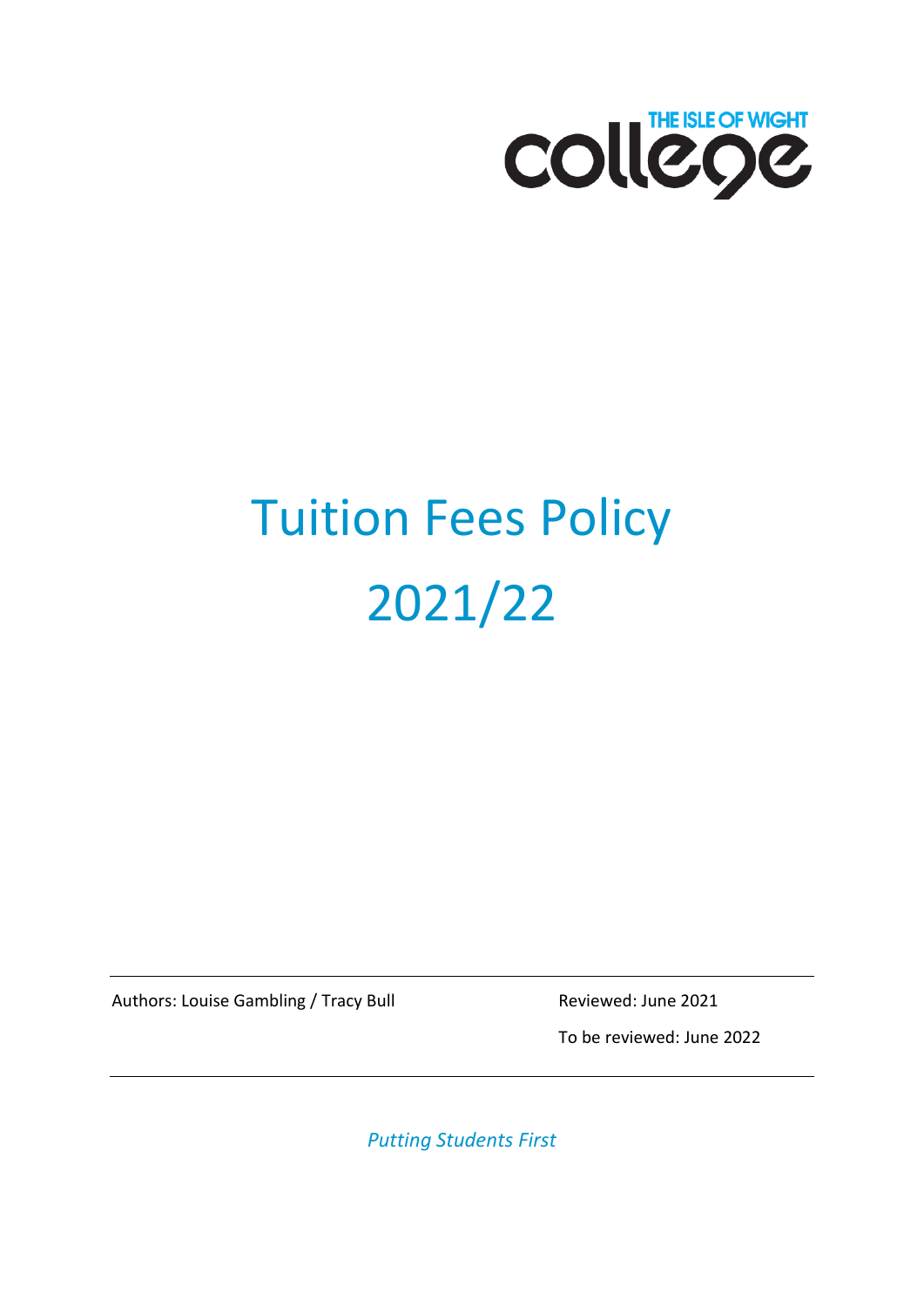# Contents

| 1.  |  |  |  |  |
|-----|--|--|--|--|
| 2.  |  |  |  |  |
| 3.  |  |  |  |  |
| 4.  |  |  |  |  |
| 5.  |  |  |  |  |
| 6.  |  |  |  |  |
| 7.  |  |  |  |  |
| 8.  |  |  |  |  |
| 9.  |  |  |  |  |
| 10. |  |  |  |  |
| 11. |  |  |  |  |
| 12. |  |  |  |  |
|     |  |  |  |  |
|     |  |  |  |  |
|     |  |  |  |  |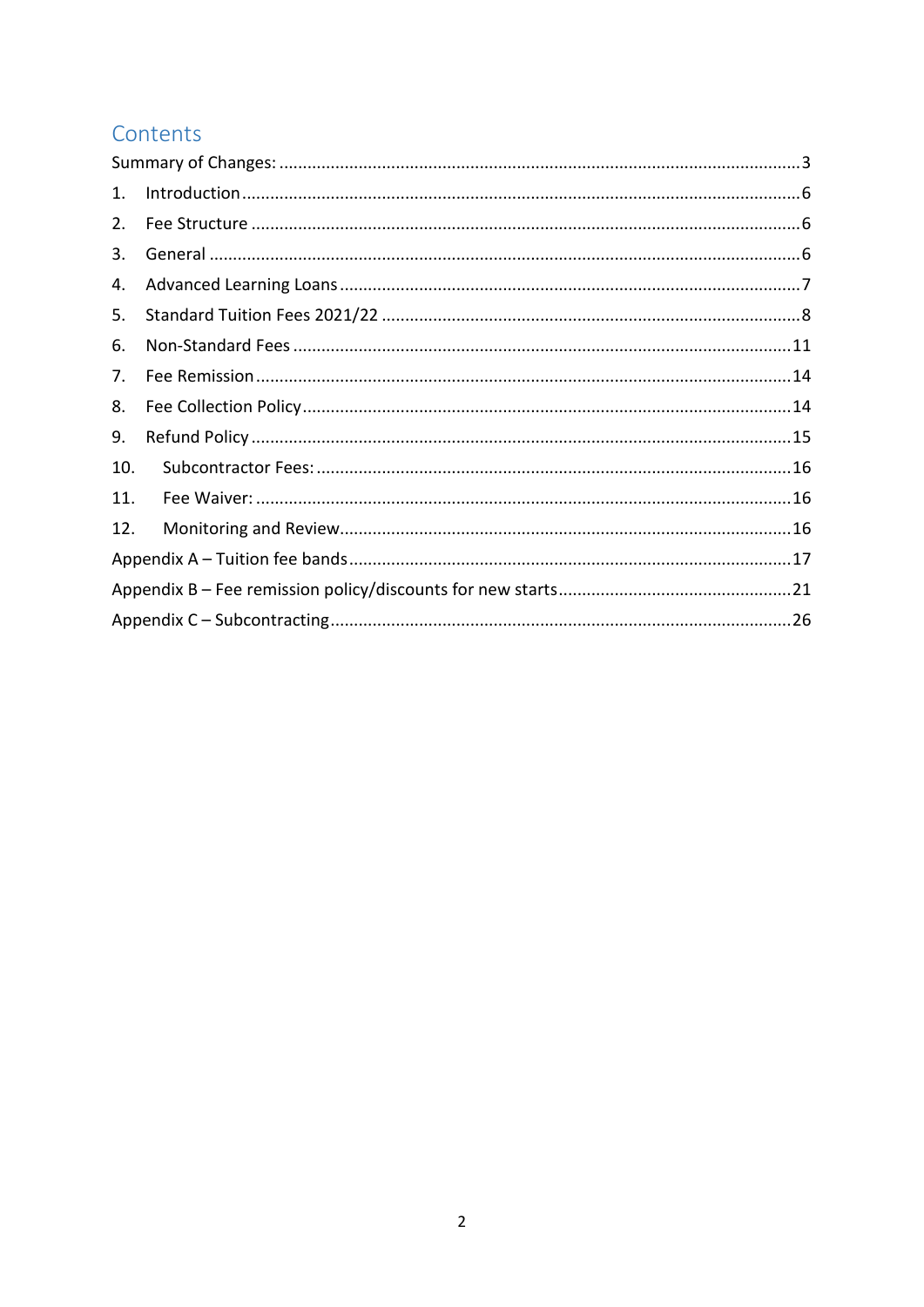# <span id="page-2-0"></span>Summary of Changes:

# August 2019

| We have removed the Central Material fee exemption for full-      |
|-------------------------------------------------------------------|
|                                                                   |
|                                                                   |
| Rate for School cohorts for bespoke programmes to £8.00 per       |
|                                                                   |
|                                                                   |
|                                                                   |
|                                                                   |
|                                                                   |
|                                                                   |
| Section updated to reflect that staff may be required to re-pay   |
| course costs incurred if they leave within 2 years of completion  |
|                                                                   |
| Section updated to reflect a £20 charge to learners whose card    |
|                                                                   |
|                                                                   |
|                                                                   |
|                                                                   |
|                                                                   |
| Co-funded delivery available to Asylum seekers who do not meet    |
|                                                                   |
|                                                                   |
| acknowledge that the college will be required to itemise costs to |
|                                                                   |
|                                                                   |
|                                                                   |
| applying for a Student Visa to reflect our individual approach to |

# June 2020

| Page 5:<br>2. – Fee Structure                                   | Clarification that learner fees are also based on individual<br>$\bullet$<br>eligibility criteria<br>Removal of reference to co-funded rate based on £7 per GLH<br>٠ |
|-----------------------------------------------------------------|----------------------------------------------------------------------------------------------------------------------------------------------------------------------|
|                                                                 | Confirmation that £8 per GLH should be used as the guide rate<br>$\bullet$<br>for the provision of courses not featured in LARS                                      |
| Page 7:<br>5.4 – Material Fees                                  | Central Material fee increased from £35 to £40.<br>$\bullet$                                                                                                         |
| Page 8:<br>5.6. - School Links<br>Provision                     | Wording altered to confirm that £8.00 per learner per hour is<br>$\bullet$<br>being charged to schools for provision for individual learners                         |
| Page 11:<br>8. – Fee Collection<br>Policy                       | Clarification that learner fees are due on enrolment and that<br>$\bullet$<br>instalments must be agreed with the Sales Team in the Finance<br>Office                |
| Page 11 to 12:<br>9.2. - Apprenticeship<br><b>Refund Policy</b> | Simplification of the description to include payment schedule<br>٠<br>examples, when a refund applies and removal of 'census point'                                  |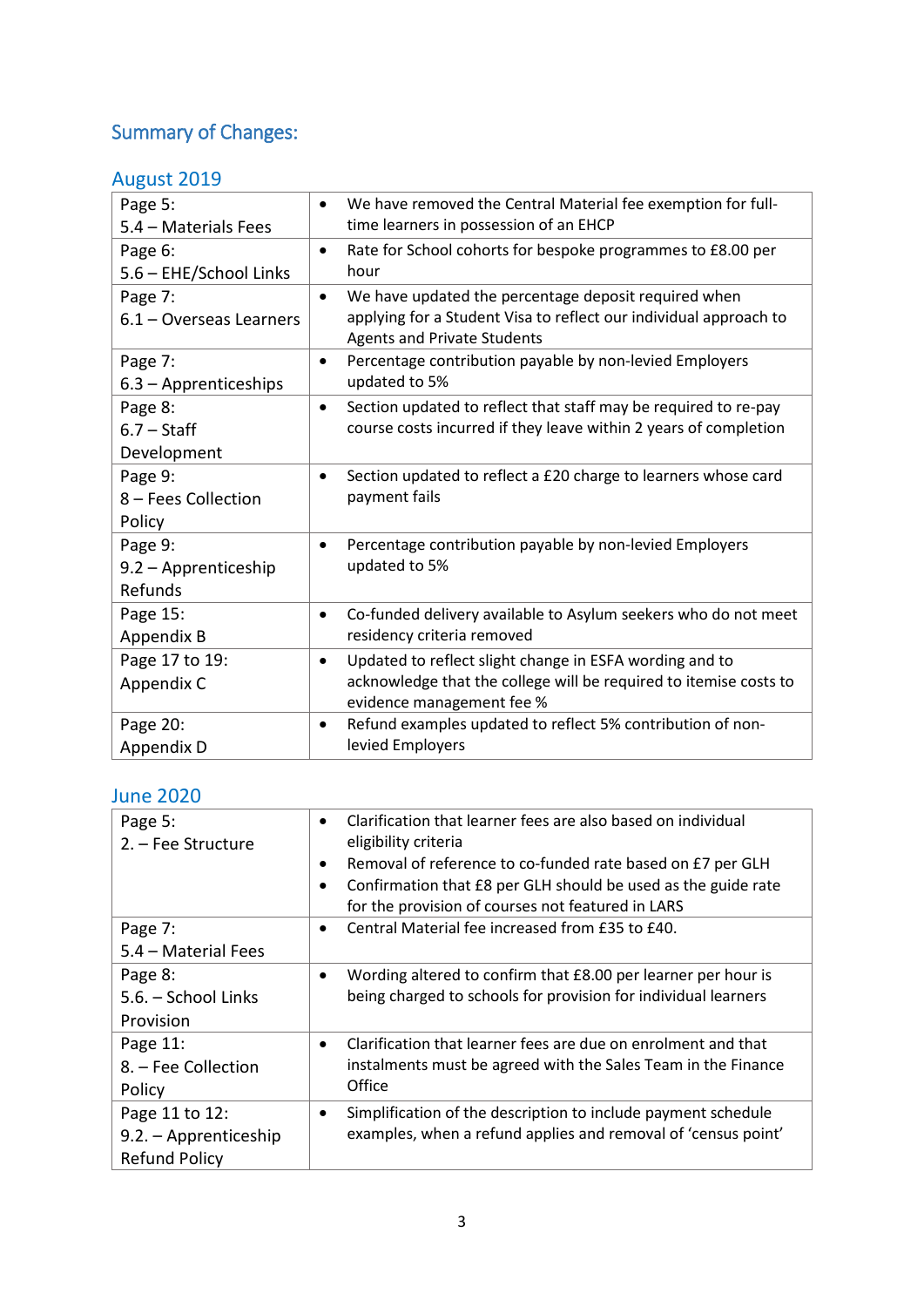| Page 12:<br>10. - Subcontractor<br>Fees | Current range start point altered from 10% to 15%<br>$\bullet$                                                                            |
|-----------------------------------------|-------------------------------------------------------------------------------------------------------------------------------------------|
| Page 13: Appendix A -                   | Rate amended from £7 per GLH to £8 per GLH<br>$\bullet$                                                                                   |
| <b>Tuition Fee Bands</b>                | Description of table re-worded to confirm that £8 GLH rate is to<br>٠<br>be used where a qualification or course does not feature in LARS |
| Page 14 to 15:<br>Appendix A - ESFA AEB | Clarification that GCSE English and maths is only fully-funded<br>$\bullet$<br>dependent upon previous grade                              |
| <b>Funding Contributions</b>            | Legal entitlement to Digital Skills up to Level 1 added<br>$\bullet$                                                                      |
|                                         | Low Wage salary threshold increased<br>$\bullet$                                                                                          |
| Page 17 to 18:                          | Inclusion of legal entitlement to Digital Skills for those aged 19 &<br>$\bullet$                                                         |
| Appendix B - Fee                        | over                                                                                                                                      |
| <b>Remission/Discounts</b>              | Details expanded of those circumstances where immigration<br>٠<br>status may result in a fee discount                                     |
| Page 20:                                | Removal of Appendix D - Payment Schedule and Apprenticeship<br>$\bullet$                                                                  |
| Appendix $D -$                          | Refund examples                                                                                                                           |
| Apprenticeship Funding                  |                                                                                                                                           |
| Page 21:                                | Confirmation that policy may be subject to additional revision in<br>$\bullet$                                                            |
| Appendix $C -$                          | 20/21 due to Subcontracting consultation                                                                                                  |
| Subcontracting                          | Inclusion of a link to ESFA sub-contracting controls policy<br>٠                                                                          |
|                                         | Removal of link to website for Fees and charges policy as it is a<br>$\bullet$<br>direct replication of details stated in Appendix C.     |

# June 2021

| Page 5:<br>2 – Fee Structure and<br>all references onwards              | $\bullet$                           | Reference to the Learning Aims Reference system (LARS) replaced<br>with 'Find a Learning Aim' (FALA)                                                                                                                                                                                              |
|-------------------------------------------------------------------------|-------------------------------------|---------------------------------------------------------------------------------------------------------------------------------------------------------------------------------------------------------------------------------------------------------------------------------------------------|
| Page 6:<br>$4.1 -$ Advanced<br>Learning Loans                           | $\bullet$                           | Section updated to explain learners may now be eligible for Level<br>3 funding if qualifications are designated as part of the National<br>Skills Fund Adult Offer                                                                                                                                |
| Page 10:<br>5.7 - Higher Education                                      | $\bullet$                           | Reference to Higher Education Funding Council removed                                                                                                                                                                                                                                             |
| Page 11:<br>6.3 - Apprenticeship<br><b>Funded Learners</b>              | $\bullet$                           | Confirmation that all Apprenticeship Funding is provided through<br>the Apprenticeship Digital Account                                                                                                                                                                                            |
| Page 13 to 14:<br>8. - Fee Collection<br>Policy                         | ٠                                   | Section re-worded for clarity to include payment methods<br>available to learners as part of a cashless system                                                                                                                                                                                    |
| Page 14:<br>$9.1 -$ Refunds for<br>Funded Classroom/Full<br>cost        | $\bullet$                           | Re-worded to confirm that requests for a refund on the grounds<br>of ill health will be 'considered' rather than 'given' on the<br>production of independent medical evidence                                                                                                                     |
| Page 17 to 20:<br>Appendix A - ESFA AEB<br><b>Funding Contributions</b> | $\bullet$<br>$\bullet$<br>$\bullet$ | Inclusion of the Level 3 Adult Offer<br>Update to the threshold for benefit on an individual claim £338<br>per month to £345 and on a joint claim from £541 to £552<br>Update low wage threshold from £17, 074.00 to £17,374.50<br>Update low wage evidence to include Universal Credit Statement |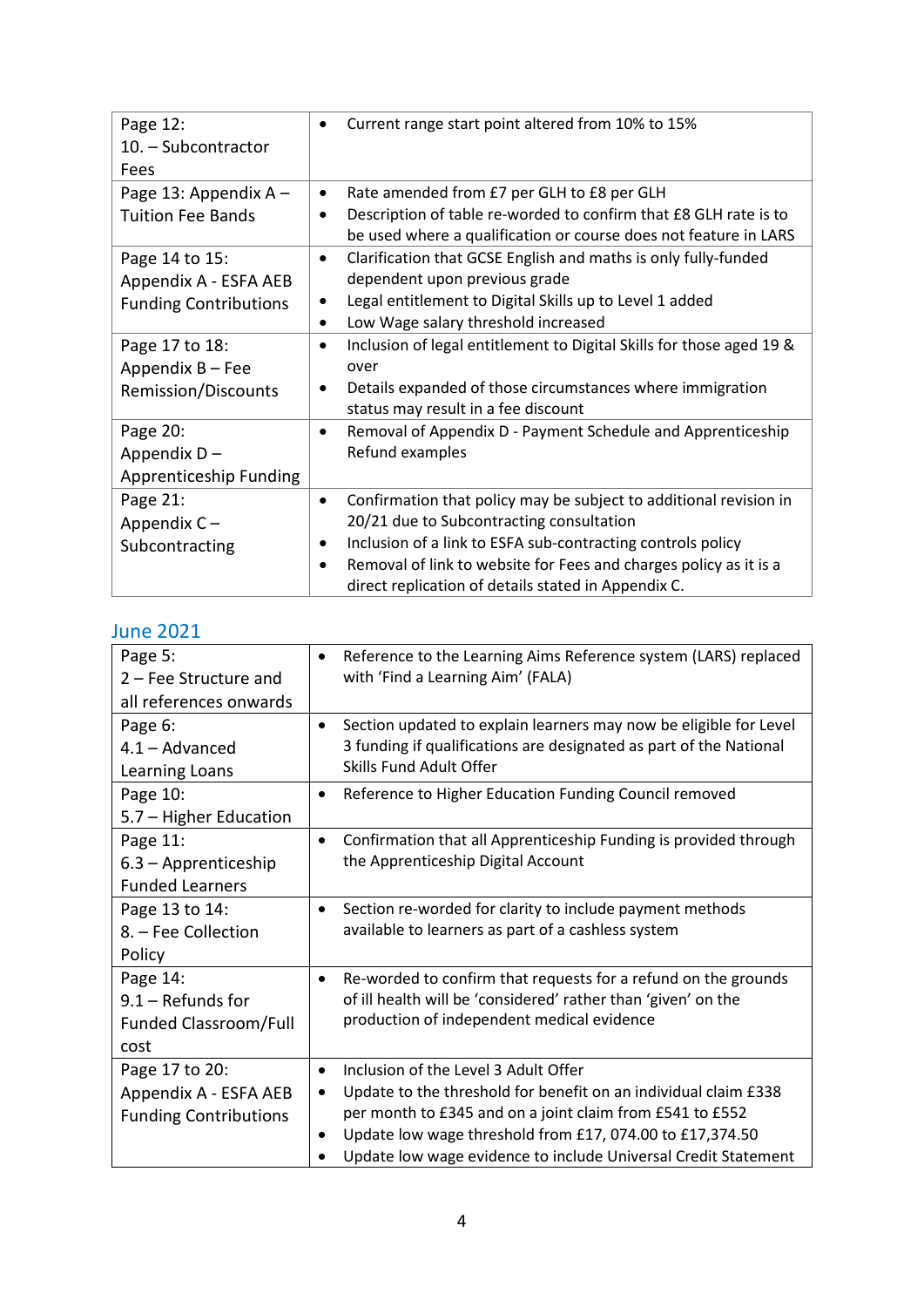| Page 23:<br>Appendix B - Fee<br>Remission<br>Policy/Discounts | Traineeship updated to removed references to Level 3 and clarify<br>$\bullet$<br>start date eligibility by age<br>Clarification of start date eligibility for learners aged $19 - 23$ on<br>$\bullet$<br>first full level 3<br>Inclusion of remission for learners aged 19+ to access the Level 3<br>$\bullet$<br>Adult Offer<br>Note $1$ – Updated to reflect that residents of the EU / EEA must<br>$\bullet$<br>have evidence of pre-settled/settled status under the EU<br>Settlement Scheme<br>Note 2 – Updated to reflect Traineeship duration as up to 1 year<br>$\bullet$<br>and to include the digital skills element |
|---------------------------------------------------------------|--------------------------------------------------------------------------------------------------------------------------------------------------------------------------------------------------------------------------------------------------------------------------------------------------------------------------------------------------------------------------------------------------------------------------------------------------------------------------------------------------------------------------------------------------------------------------------------------------------------------------------|
| Page 26 to 29<br>Appendix $C -$<br>Subcontracting             | Scope updated to reflect ESFA subcontracting reforms to include<br>$\bullet$<br>the requirement to request exemption to reduce subcontracting<br>level and detail the requirement for an annual audit of<br>subcontracting processes and controls<br>Responsibility for Implementation updated to confirm that<br>٠<br>educational rationale must be signed off by Corporation and<br>published on the college website annually<br>Management % altered from 'ranging from 15 - 40%' to 'will not<br>$\bullet$<br>generally exceed 20%'                                                                                        |

# Chronology of Version Adjustments in Year

| conditions of version adjustments in real |  |  |  |
|-------------------------------------------|--|--|--|
|                                           |  |  |  |
|                                           |  |  |  |
|                                           |  |  |  |
|                                           |  |  |  |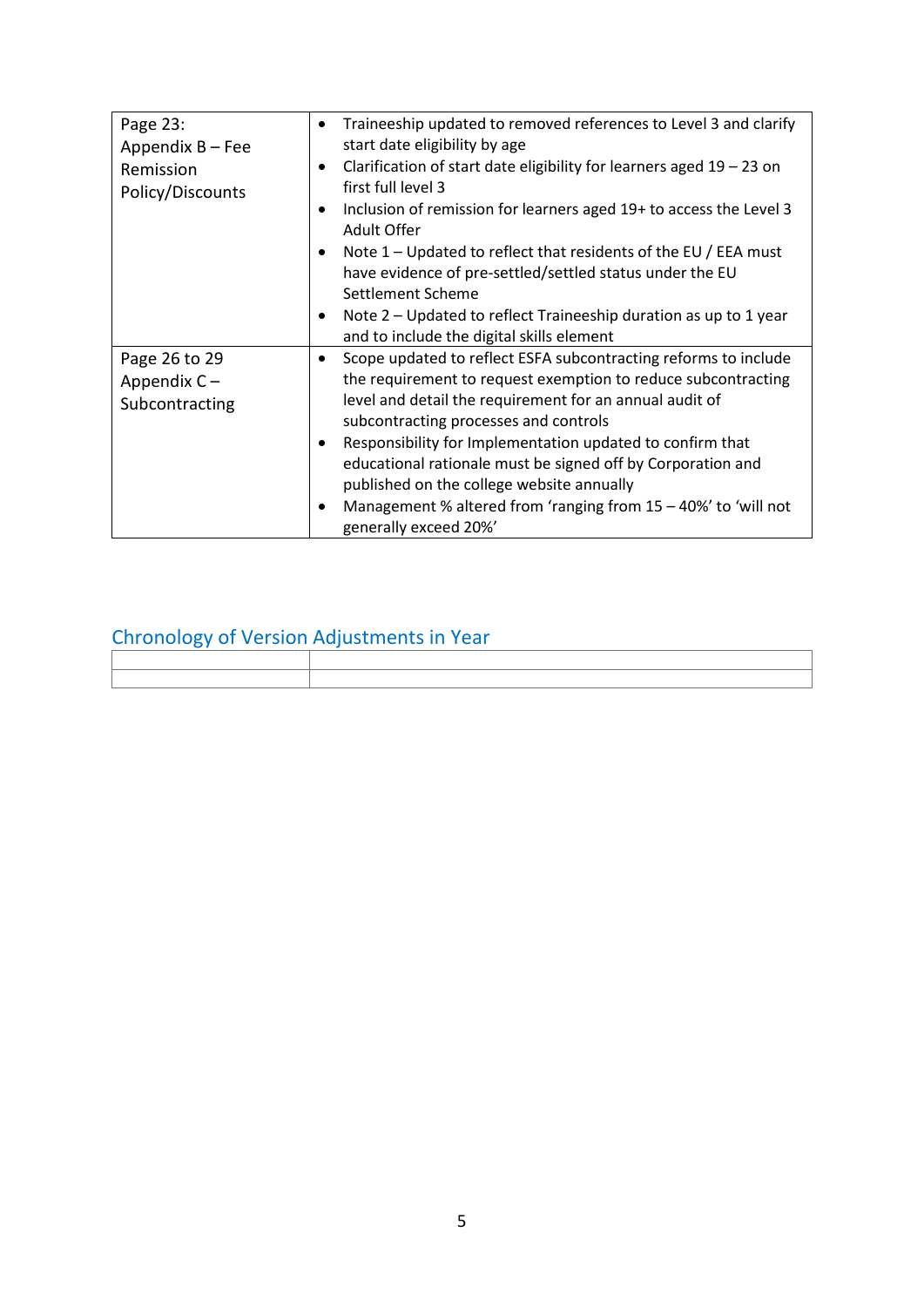# <span id="page-5-0"></span>1. Introduction

In accordance with the College's Financial Regulations and Articles of Government, the Governing Body is required to approve the tuition fee policy for each academic year.

The fee assumption for 2021/22 will be 50% of the base funding rate.

The sector continues to encourage learning delivery for adults that is flexible and designed to meet labour market need, resulting in a competitive market for part-time adult courses at reduced rates. Accordingly, the policy allows Senior Managers some flexibility in adjusting fees in year in order to respond to market forces or to generate additional activity.

This policy applies to learners enrolling on study programmes or qualifications (including qualifications that last for 2 years but not HE qualifications) starting in 2021/22.

# <span id="page-5-1"></span>2. Fee Structure

Tuition fees are calculated in-line with recommended co-funded fee rates specified nationally. In 2021/22, this is calculated as 50% of the base funding value of a qualification as specified on the government's 'Find a learning aim' (FALA) database (formerly LARS). Learners, who meet residency rules are determined as either full or co-funded based upon a set of criteria detailed in the ESFA Funding Contributions information held in Appendix A.

Tuition fees for qualifications at Level 3 or above which are eligible for Advanced Learning Loans funding will continue to be based upon the maximum loan value set in FALA.

Where a qualification does not hold a value in FALA, a guide amount of £8 per GLH will be applied to the calculation of course fees as detailed in Appendix A.

In some circumstances the rate will differ for individual courses to reflect market forces and Department Heads have the capacity to provide a case for an adjusted fee, based on the calculation above, where market circumstances allow for an increase or reduced fee. This is requested for, moderated and approved using a fee calculator designed internally.

# <span id="page-5-2"></span>3. General

College fees are made up of several elements: tuition fees, awarding body registration fees, examination or certification fees and other course related costs. In addition, certain courses require learners to purchase special equipment, materials, uniforms, etc., or to pay for educational trips, or residential elements of their course. This equipment, material, uniform, etc. when paid for by the learner becomes their property at the end of the course.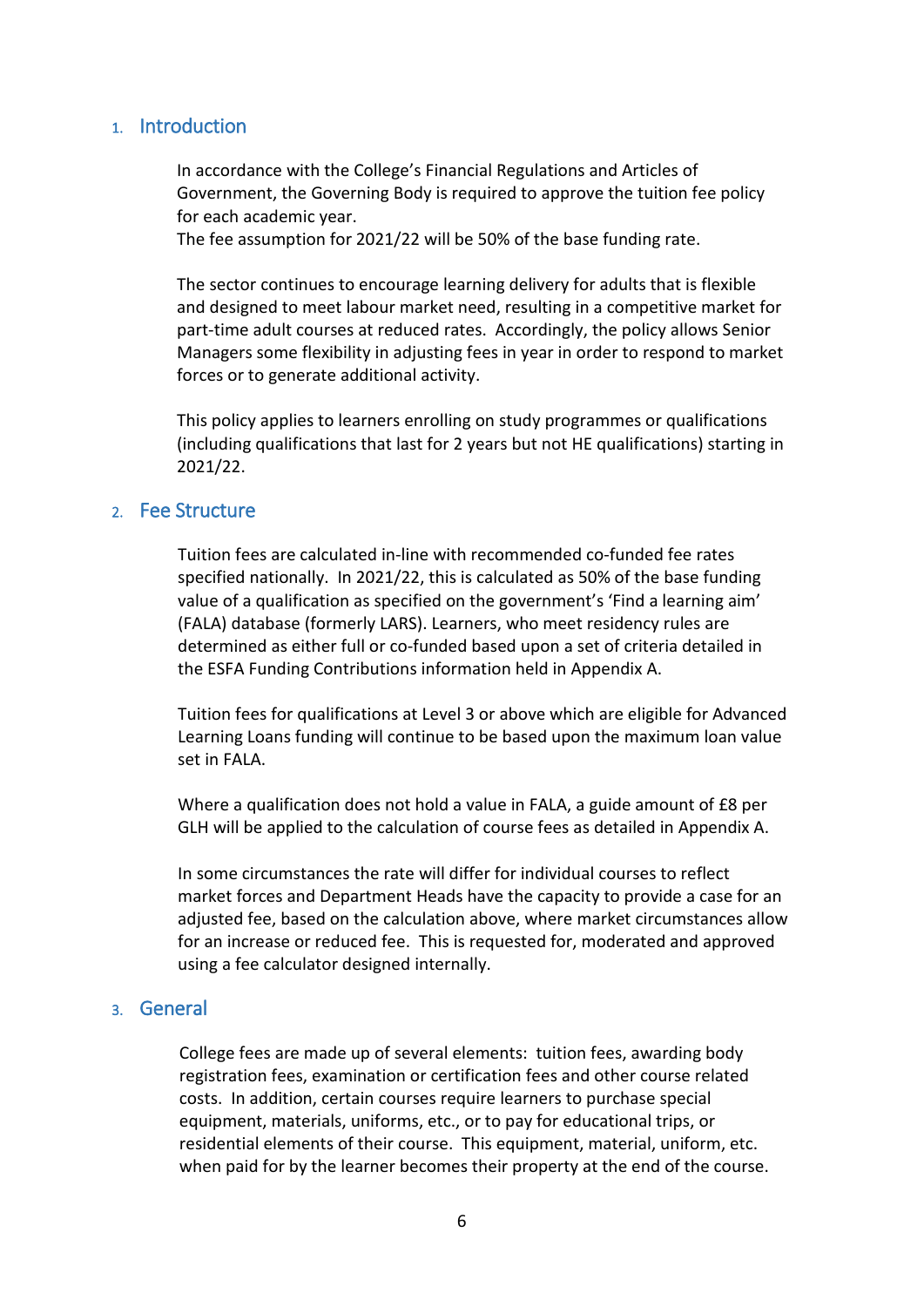College fees are payable on enrolment and are payable for the duration of the qualification either directly or by instalments. College fees and examination fees are normally collected at enrolment, except where a learner is being sponsored (when an invoice is sent to the sponsor on enrolment which requires written confirmation from the sponsor) and for certain examination fees where the decision on which examination is to be sat is taken after some weeks of tuition.

Certification fees due to be paid by the learner should be paid before the learner is entered for examination/assessment. However, the College will not withhold certification where fees are not paid.

# <span id="page-6-0"></span>4. Advanced Learning Loans

All learners aged 24 or over on August  $1<sup>st</sup>$  and wishing to study a level 3 (that does not feature in the National Skills Fund Adult Offer), 4, 5 or 6 Further Education (FE) qualification, or aged 19+ as at August 31 in the  $1<sup>st</sup>$  study year and not studying a first and full level 3 Further Education (FE) qualification designated with legal entitlement or does not feature in the National Skills Fund Adult Offer, will either have to pay for the course / programme in full or apply for an Advanced Learning Loan from the government via the Student Loans Company.

The loans are constructed in such a way that the maximum value the college will receive from the loan will be the fully funded value that is specified in the FALA for the qualification. If the college wishes to charge more than the qualification value, then this will be a charge made directly to the learner.

It is worth noting that a learner could be funded for a programme of study by different means e.g. a level 3 qualification via a loan, a GCSE via public funding and a full cost qualification.

The college will set the fee for these learners based on the FALA value but there are a small number of loan values on the FALA that are "priced" very high due to a high weighting factor. Department Heads can request an adjustment of the loan amount based on market forces as part of the curriculum planning process.

Learners who intend to commence a qualification funded via an Advanced Learning Loan will receive a Learning and Funding Information Letter prior to enrolling on their course. The college can only make learners aware of loan availability and encourage them to obtain independent advice and guidance about suitability of a loan. Learners must ensure that they make their loan application as soon as they have their Learning and Funding Information letter.

On enrolment, learners will be provided with an invoice for their course. If their loan is approved, the invoice will be apportioned to the loan funding. Where a loan is yet to be approved, the invoice will be held as a debt against the learner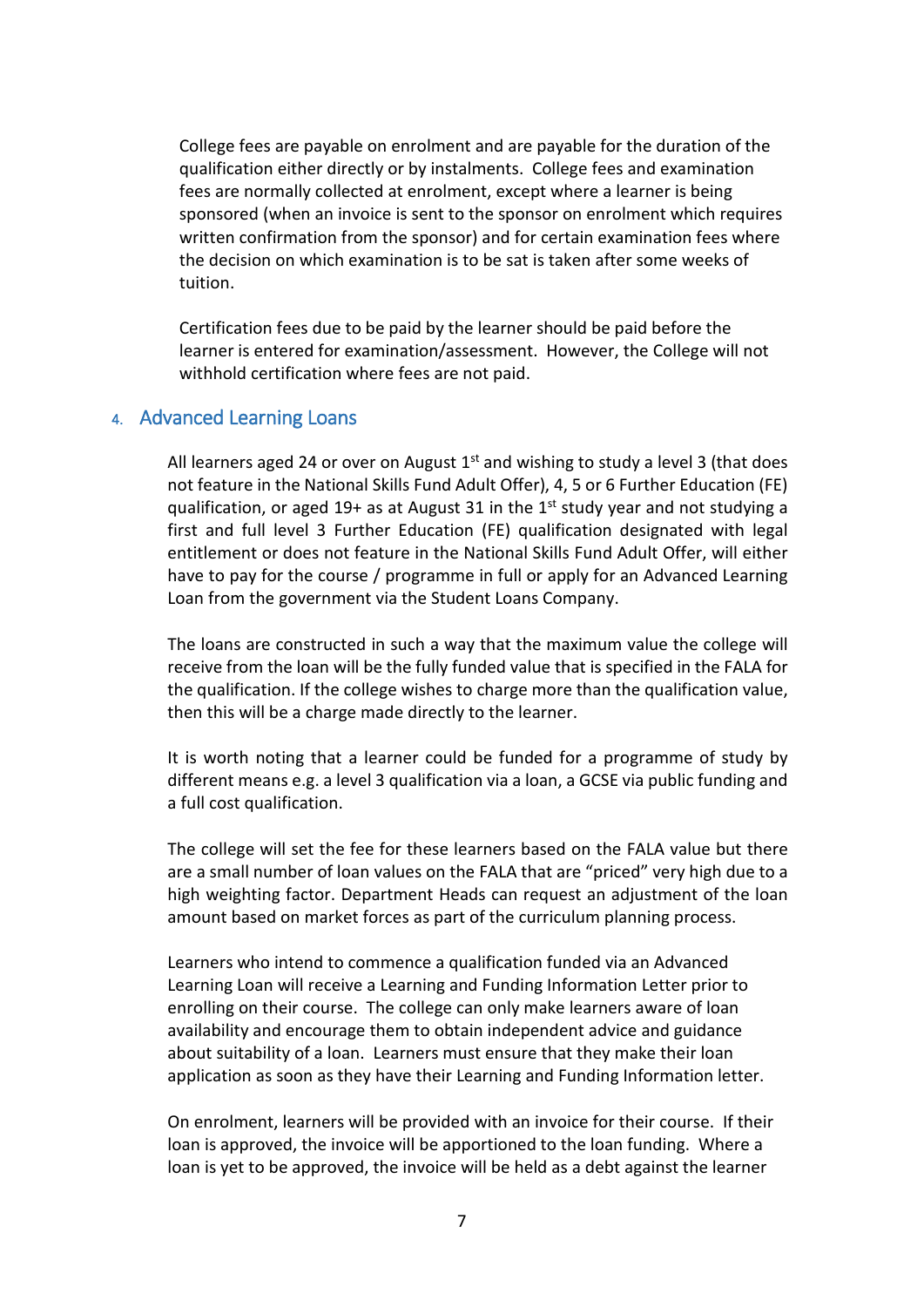and they will sign an enrolment form to state that they understand that the fee is a financial liability to them until the loan is fully approved. If by 8 weeks from the enrolment start date, the learner has still not had confirmation of loan approval, the college will review the learner's place on the course and future attendance will be dependent on the agreement of an instalment plan to cover ALL fees and any bursaries previously made available.

If a learner withdraws beyond 8 weeks from their start date, they will be liable for the balance of any outstanding fees. Extenuating circumstances will be reviewed on a case-by-case basis.

# <span id="page-7-0"></span>5. Standard Tuition Fees 2021/22

For FE learners, it is expected that learners who are part funded, or their employers, will contribute towards the total income for the course based on 50% of the weighted rate of the qualification in FALA.

# **5.1 Full-time FE (16-18)**

Learners aged 16-18, studying qualifications for which the College is claiming Education Skills Funding Agency (ESFA) funding are not required to pay for tuition, registration, materials essential to their course or examinations fees.

Learners who are 18 at the start of a course spanning two years are not required to pay tuition, registration, or examination fees in the second year of their programme. An additional material fee may be charged.

# **5.2 Full Time Course (19+ Learners)**

Full-time course fees for learners aged 19 or over on 31 August prior to the commencement of the course who are not fully funded are payable in full or through agreement of an instalment plan.

Any learners required to pay a fee in the first year of studying an additional level 3 qualification within a full-time programme of study may be eligible for an Advanced Learning Loan to cover the cost of the level 3 qualification. They will be charged individually for the remainder of the qualifications within their programme of study, where government funding is unavailable. This could be qualifications such as industryspecific short courses or courses designed to meet regulatory requirements.

As the majority of Level 3+ programmes for 19+ learners are made up of one Level 3+ qualification plus functional skills the learner will not have an additional tuition or exam fee but may have a material fee.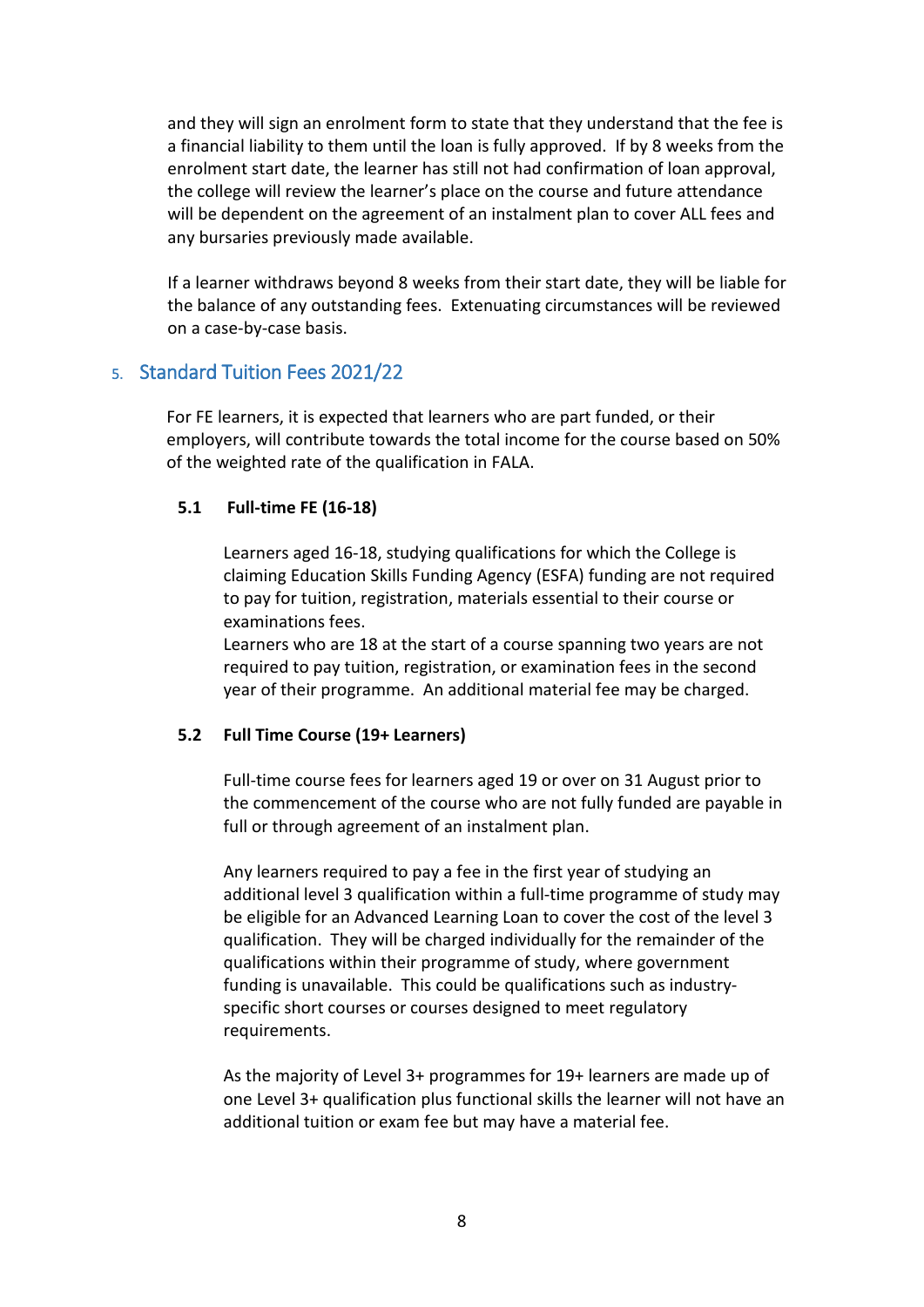The fee for any full-time course for a learner aged 19 in 2020/21 will be determined by 50% of the weighted rate in FALA and individual eligibility for fee discounts detailed in Appendix B. This covers access to services such as tutorial.

#### **5.3 Additionality**

Any additionality which is relevant to the main programme of study, as pre-defined and approved by the Head of Department, in conjunction with the Senior Management Team, will not attract additional administration fees. These courses are recorded on the College course schedule as an "Additional Module" to main programme.

Any additional course which is not relevant to the main programme of study is fully charged. Learners aged 19 plus and not fully funded would have to pay for an additional module.

#### **5.4 Materials Fees**

-

For fully funded learners, there will be no charge made for materials directly related to completing their course but a fee will be charged for optional enrichment activities, uniforms and materials that can be taken away by the learner when they leave or complete their study programme<sup>[1](#page-8-0)</sup>.

A central material fee of £40.00 is charged to all students on full-time programmes of study, unless they are studying a Higher Education course with a partner University. This covers the provision of a Student ID Card, administration, open access to the internet via Wi-Fi across the site for all devices, full use of the college Learning Resources Centre, print credit, use of the gym and free car parking.

To maximise the benefit to learners some vocational areas offer specialist equipment that is not a specific requirement of the course but can assist in further development outside their time at the College.

Full-time learners using an Advanced Learning Loan to pay for their course will be charged the maximum funding value for their course, so will not be charged a central material fee.

<span id="page-8-0"></span> $1$  Material fees are charged for uniforms, materials and equipment that the learners take away with them after the course. Bursaries may be available to financially support learners with a contribution towards material fees and uniforms. Essential materials and equipment will be available on site to enable the learner to study the qualification.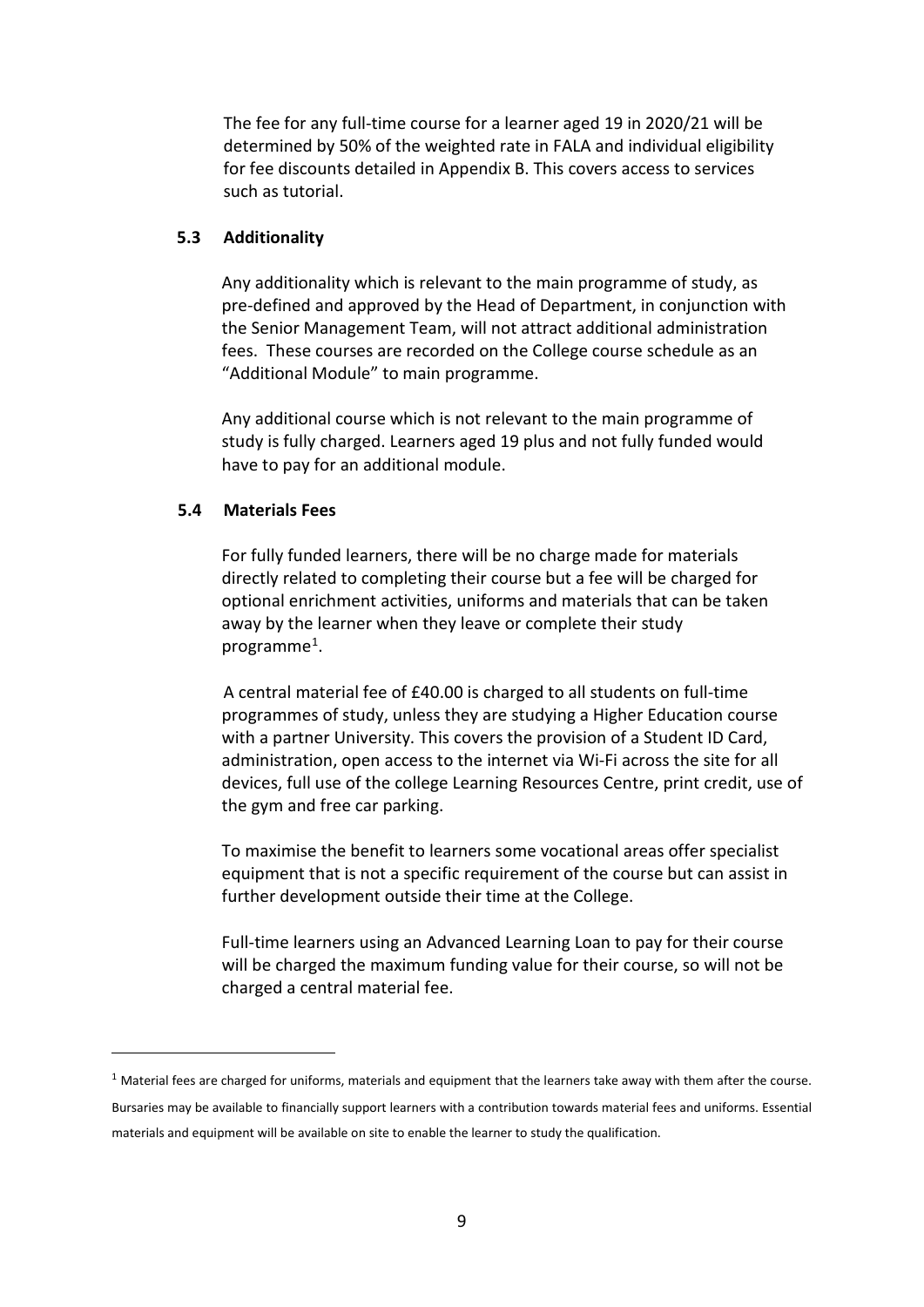Elected home-educated (EHE) learners undertaking a course which does not exceed 539 GLH will not be required to pay the central material fee.

#### **5.5 Part-time Courses**

Fees are payable by the individual at the time of enrolment either in full or via an agreed instalment plan or, in the case of learners sponsored by an employer or other organisation, by written confirmation from the sponsor at the time of enrolment.

Learners aged 16-18 are exempt from part-time tuition fees, awarding body registration and examinations fees but are not exempt from fees for courses designated as full cost, having been developed to meet the specific needs of industry and which are not eligible for funding.

## **5.6 Elected home-educated (EHE) Learners under 16 and School Link Provision**

All enrolments of students aged under 16 must be directed via the Student Services Team and will be approved by the Assistant Principal (teaching and learning) following the protocols for dealing with any enquiry.

EHE learners, i.e. learners NOT on the school roll; will be funded by the ESFA 16 – 19 funding methodology. EHE learners will undertake BKSB and risk assessments prior to enrolment. EHE learners will undertake a programme of study which complements their home education and will not exceed 539 GLH.

It should be noted that learners accessing this provision may still be subject to material fees as certain courses require learners to purchase special equipment, materials, uniforms, etc., or to pay for educational trips, or residential elements of their course. This equipment, material, uniform, etc. when paid for by the learner becomes their property at the end of the course.

For all provision offered to individuals from a school roll, the college currently aims to base fees for under 16s on a rate of £8.00 per learner per hour, this takes account of the full-time equivalent funding that would be received for structured learning if the learner had been eligible for ESFA funding and requirements of interview and assessment needed to tailor a personalised programme appropriately. This policy is both logical and fair in that it reflects the ESFA's expectation of cost of delivery, and compensates for the resources being diverted from a learner funded via ESFA. The same policy will be adopted for post 16 learners who are enrolled at other educational establishments, but pursuing part of their studies at the College.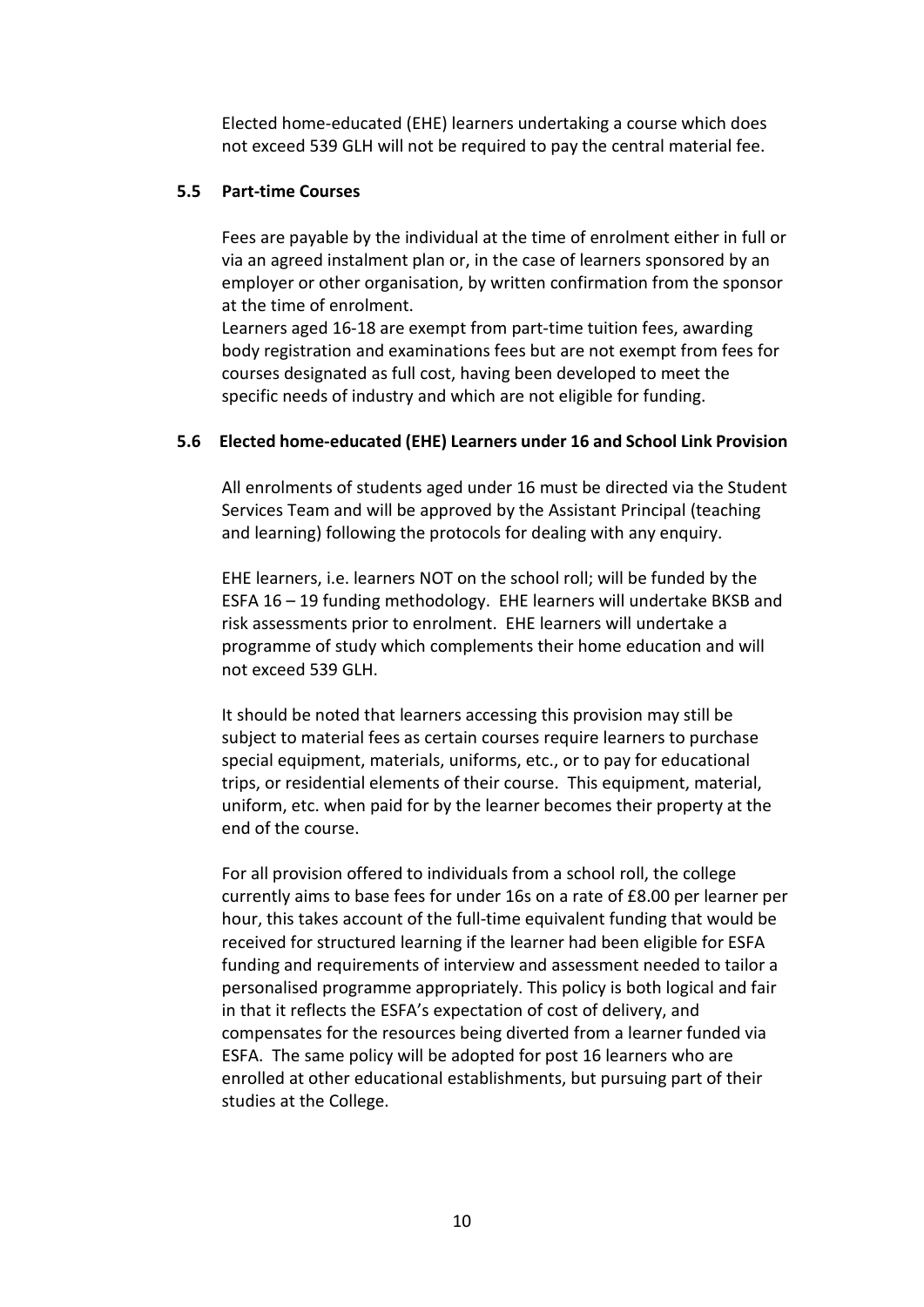For cohorts of learners referred from schools for a bespoke programme, the rate agreed will be £8.00 per learner per hour with a minimum value of £80 per hour.

In the case for non-ESFA funded delivery, additional learning support will be individually calculated based on the learner need on a marginal basis reflecting LSA staffing costs and this will be agreed prior to enrolment.

## **5.7 Higher Education Franchised Provision**

Fees for full-and part-time learners are agreed annually with the relevant Universities.

Information for financial support for full and part-time learners entering HE in 2021/22 is available through<https://www.gov.uk/student-finance>

#### **5.8 Professional Courses**

There are some professional courses for which the College sets fees at the market rate. The College proposes to continue to use the fees implied by the College Policy as a minimum and to allow individual curriculum areas some additional flexibility in charging higher fees where market conditions allow, and/or where not doing so would prejudice the course being offered. This would apply to courses such as AAT and CMI.

#### **5.9 Adult Education Courses**

Fees for Adult Leisure Education courses are set with the primary objective of covering the overall variable costs incurred from their operation. A contribution to overheads is secured to ensure administrative staff and other costs incurred in programme delivery are fully covered. All courses are priced individually.

# <span id="page-10-0"></span>6. Non-Standard Fees

#### **6.1 Overseas Learners**

International fees will be informed by the co-funded rate but be respectful of market conditions. Payment in full is required prior to commencement of all full-time courses, unless negotiated differently by the International Department.

Trusted Agents with whom the college has an existing relationship will be charged a 10% deposit when applying for a Student Visa, prior to the provision of a CAS (Confirmation of Acceptance of Studies) application from the College to the UKBA.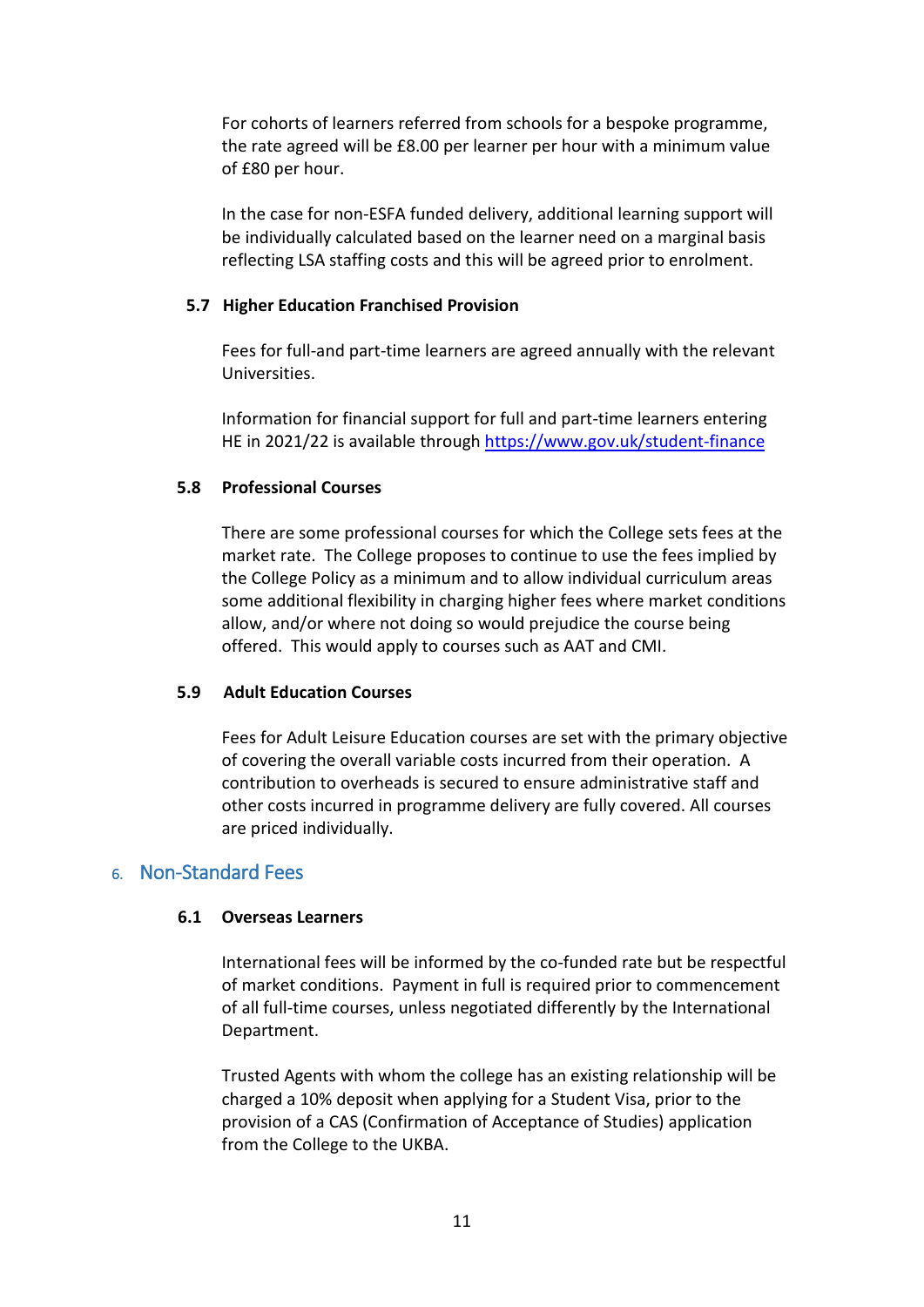For private students making a direct referral a 25% deposit will be necessary when applying for a Student Visa, prior to the provision of a CAS (Confirmation of Acceptance of Studies) application from the College to the UKBA.

The Department Head can also put in a request to the Principal for an adjustment of an International course fee where a specific learner has extenuating circumstances. These will be dealt with on a case-by-case basis.

# **6.2 Work Based Learning (WBL) Funded Learners / External Agents (contracted in)**

Contracted in (subcontracted by another provider to the college) will be underwritten by a Service Level agreement (SLA) for contracted in agreed by both parties.

## **6.3 Apprenticeship Funded Learners**

Both levy and non-levy paying Employers are now required to use an apprenticeship service digital account to either access apprenticeship levy or to reserve government co-investment.

For non-levied Employers (with annual pay bills less than £3 million) 95% of the costs of training and assessment is paid by the government and a 5% contribution is payable by the employer.

Employers will receive 100% of the funding from government where they have less than 50 employees and recruit an apprentice aged 16-18 or recruit those aged 19-24 in care / in possession of an EHCP.

## **6.4 Full Cost Courses and Tailored Direct College Provision**

Fees for these courses will be based on the co-funded rate but will continue to be determined on an individual basis based on targets related to employer engagement and taking account of the costs of delivery.

All courses will be reviewed on an individual basis using a curriculum approval process costing delivery and the local market, to ensure that pricing is competitive and achieving target contribution for the College.

## **6.5 Late Enrolments**

Learners joining a course late are subject to the full course fee if they satisfy entry requirements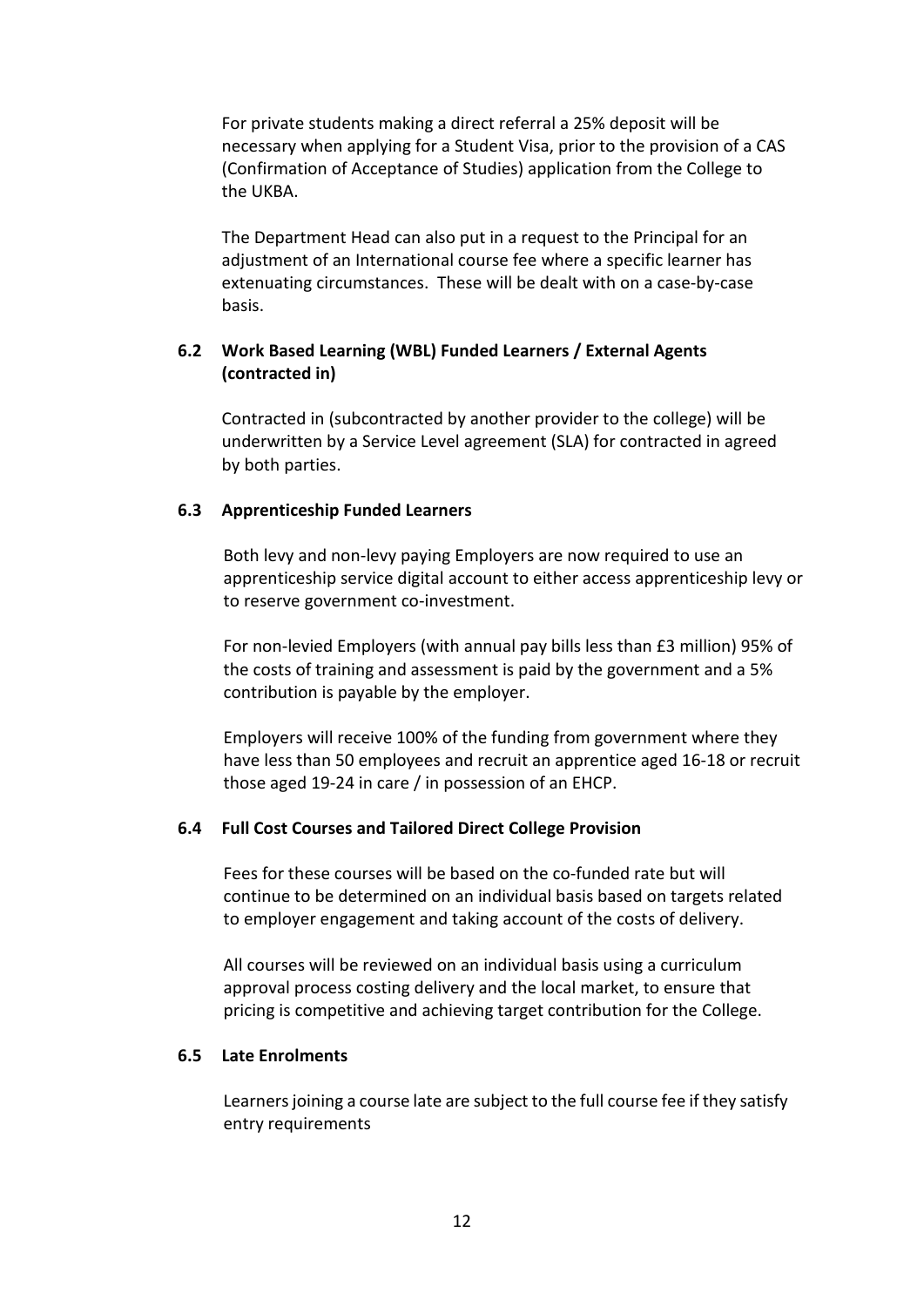## **6.6 GCSE Resits**

Learners requesting ONLY a resit will be required to pay the exam fee amount in full as this is not fundable whereas learners who retake the GCSE to improve the grade above grade "3" or 'D' will undertake the entire study programme within college and be fully fundable and not required to pay the exam fee.

Learners who undertake GCSE study at another institution will not be able to undertake a resit of the exam within the college and should be referred back to the institution where the study was undertaken.

## **6.7 Staff Development**

College courses identified as staff development are defined as qualifications required by staff in order to develop within a current or future role and are subject to approval under the Staff Development budget by the Human Resources Team.

These courses will be agreed by the member of staff and their line manager as relevant to the role and an application for approval will be made via an SD1, stating the title, duration and cost of tuition, registration, examination (if applicable) and certification costs of the course.

Where a course is relevant to a large number of staff, it may be agreed that the cost of the course be ring-fenced to registration, certification and examination (if applicable). Ring-fenced courses will be agreed by the Human Resources Team and Senior Management.

Staff are eligible to undertake a course as an 'infill' under staff development where a class is running with space, is already financially viable and there is no learner waiting list. These courses will be agreed by the member of staff and their line manager and an application for approval will be made via an SD1, stating the title and duration and requesting a space as an in-fill. Only the cost of registration, examination (if applicable) and certification fees will be charged to the Staff Development budget and will be subject to approval as an infill by the Human Resources Team

Where a staff member leaves the College within two years of completing a qualification or course the College may require the individual to pay back the full cost of the training. This is set out in the College's SD1 terms and conditions when a staff member submits their application.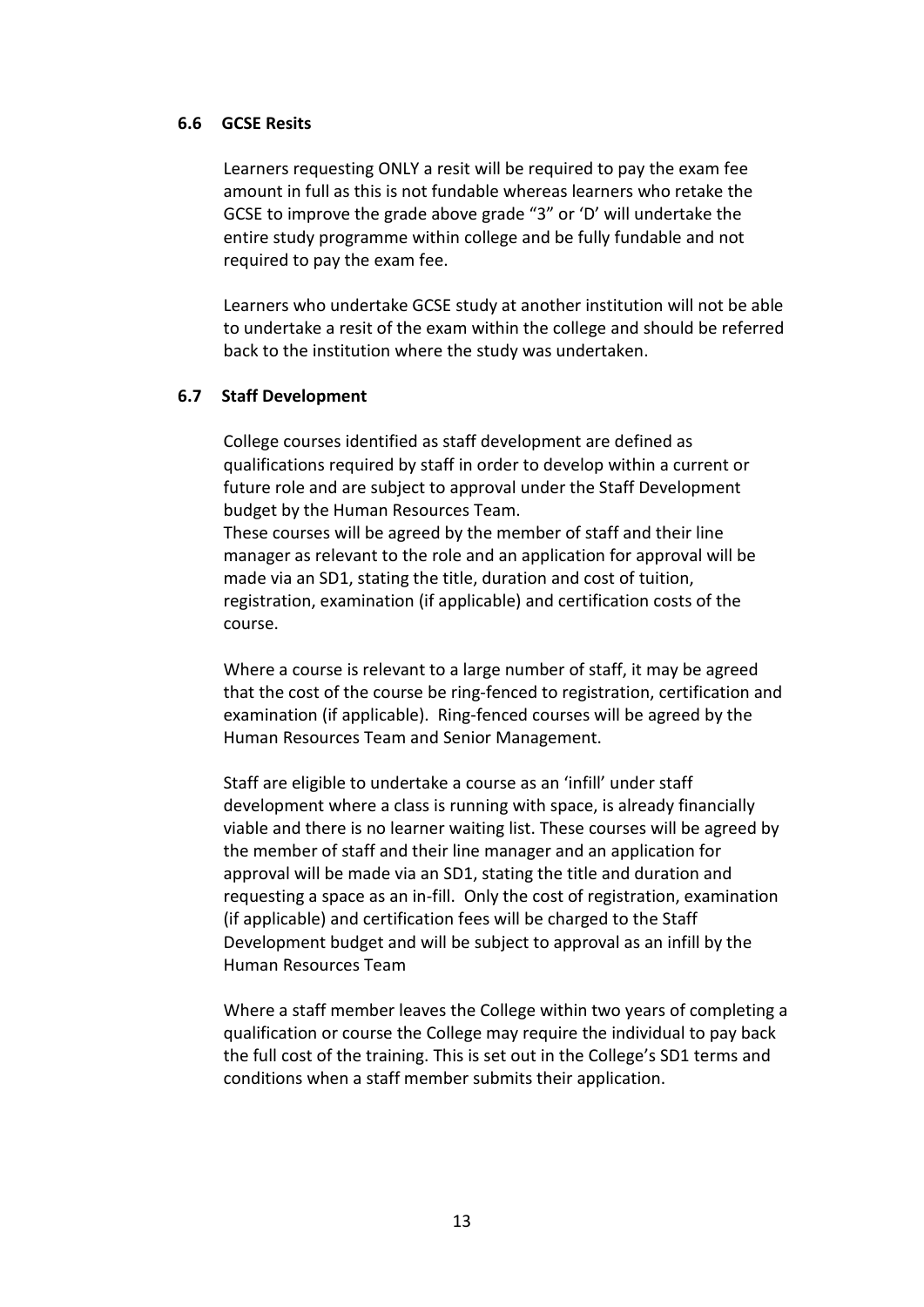# <span id="page-13-0"></span>7. Fee Remission

A summary of fee remission policies for 2021/22, including ESFA remission categories, is included as Appendix B. Learners following courses where there are no concession arrangements will be expected to pay the full fee advertised for the course.

# <span id="page-13-1"></span>8. Fee Collection Policy

Payment of learner fees is due on enrolment and should be made on receipt of an invoice, the college is aiming to go cashless and has a series of preferred methods of payment which are detailed here and to learners when they receive their invoice:

- By on line transfer through your bank using our details: IOW College sort code 20-60-89 and account 40520055. Please quote your student reference or invoice number
- Pay through your PayPal account using our email [accounts@iwcollege.ac.uk](mailto:accounts@iwcollege.ac.uk) – please ensure that under 'add a note' you quote your student reference or invoice number
- Payments by card may be taken over the telephone please contact Finance on (01983) 550621 or (01983) 550629

Payment by instalment will only be considered where the total amount exceeds £280 (this could be a combination of tuition, examination or material fees) and the course is longer than two terms. The initial payment will be 25% followed by three equal payments for the balance. There is a small additional fee chargeable of £10 with the first payment. Queries regarding payment by instalments should be directed to the Finance Office and in some circumstances instalments over a slightly longer period may be agreed.

Payment of employer fees by instalment will only be considered in exceptional circumstances and where the total amount exceeds £500. The employer will need to make an initial payment of 25% followed by three equal payments for the balance. There is a small administrative fee chargeable of £10 with the first payment to cover administration costs. All instalment agreements must be agreed with the Sales Team in the Finance Office. Any queries regarding payment by instalments should be directed to the Sales Team in the Finance Office.

Apprenticeship employer fees will be documented on a Statement of Commitment. This documentation will be signed by the employer before the learner is enrolled and will clearly outline overall employer contribution (5% of the negotiated rate if not eligible for full funded provision) and fee schedule. This document will form part of the employer, learner and provider contract required by the Education and Skills Funding Agency. For further details on payment schedules, see Appendix D.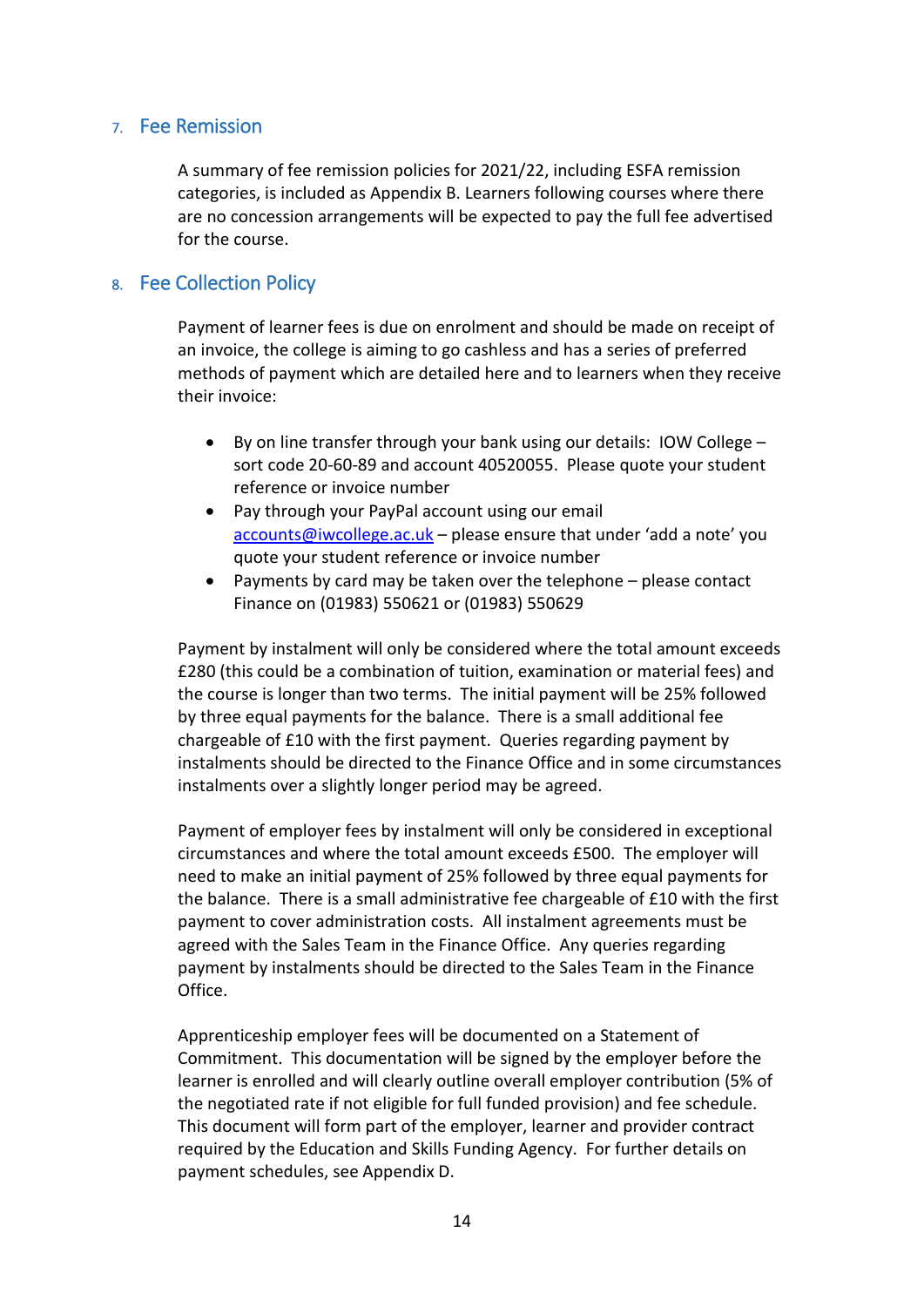The College will use appropriate debt recovery procedures where learners breach the terms of payment and may exclude such learners from the College.

The College reserves the right to charge a fee of £20 for any failed card payments.

As a last resort, the College will use a debt recovery agency. The costs incurred from their use will be added to the learner's liability and interest will also be charged

# <span id="page-14-0"></span>9. Refund Policy

## **9.1 Refunds for funded classroom or full-cost classroom/work-based courses**

Refunding of fees will generally only occur when a course does not recruit viable numbers, or closes as a result of a decision by the College. Where a learner is unable to continue their studies due to ill-health, refunds will only be considered on receipt of independent medical evidence explaining the learner's inability to continue attending. The Principal can authorise refunds where there have been legitimate concerns raised about a course and its operation. Refunds will be pro rata to the period of the course attended subject to approval by the Principal.

On courses where learner numbers are low one of three options will be implemented with the approval of the Senior Management Team:

- a. The course may be closed with full refund of fees (where paid)
- b. A reduced programme and fee may be implemented
- c. Two or more courses may be taught together.

## **9.2 Apprenticeship Refund Policy**

Employers will be asked to pay a holding fee of 20% of their 5% employer contribution, as they organise the recruitment of an Apprentice. If after paying the initial 20% of the employer contribution (holding fee) an Apprentice is not enrolled with the employer, a full refund will occur.

If the employer contribution is £1000 or less the remainder of the contribution will be required on the start date of the learner.

If the employer contribution is over £1000 the remainder of the contribution will be required within 2 months of the start date of the learner.

If a learner is enrolled onto an apprenticeship and is on programme for less than 6 weeks, the employer contribution (less the holding fee) will be refunded.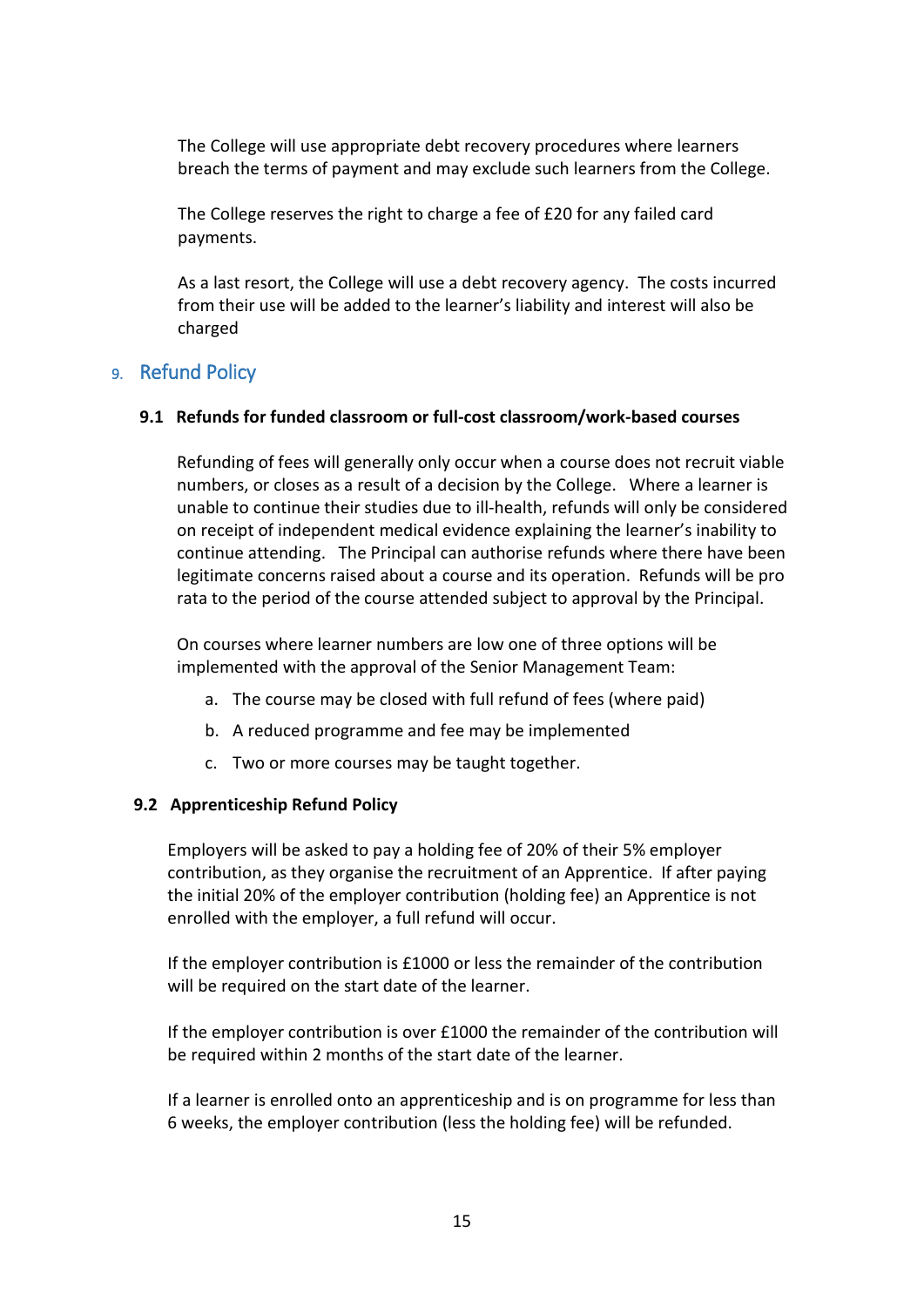If a learner is enrolled onto an apprenticeship and is on programme for up to 3 months, 50% of the employer contribution (less the holding fee) will be refunded.

If a learner is enrolled onto an apprenticeship and remains on programme for 4 months or over, there will be no refund.

# <span id="page-15-0"></span>10. Subcontractor Fees:

Some specialised provision that is not delivered by the college is catered for with the use of carefully selected specialist providers in a subcontract arrangement.

A proportion of the fee is retained by the college to manage subcontractors and in some circumstances support the partner in partial delivery of qualification units / elements. This amount is determined by the level of management and therefore cost the subcontractor requires. This currently ranges from 15% retained from a partner that delivers the full qualification with minimal support required to 20% where a significant part of the programme is delivered by the college.

The details of each contract are available from the Principal's Office and our approach is in Appendix C and published on the college website

Providers in partnership with the college are expected to adhere to the college fees policy. Any variation to this will need to be documented within the contract between the college and the subcontractors.

# <span id="page-15-1"></span>11. Fee Waiver:

The waiver of chargeable fees is only allowed in agreement with the Principal or by a member of SMT to whom the authority has been delegated.

## <span id="page-15-2"></span>12. Monitoring and Review

Policy to be reviewed annually and approved by the Senior Management Team prior to approval by Corporation.

Fee rates to be revised annually in March after publication of ESFA Funding Guidance for the forthcoming year.

Fee rates to be compared with comparable institutions on an annual basis.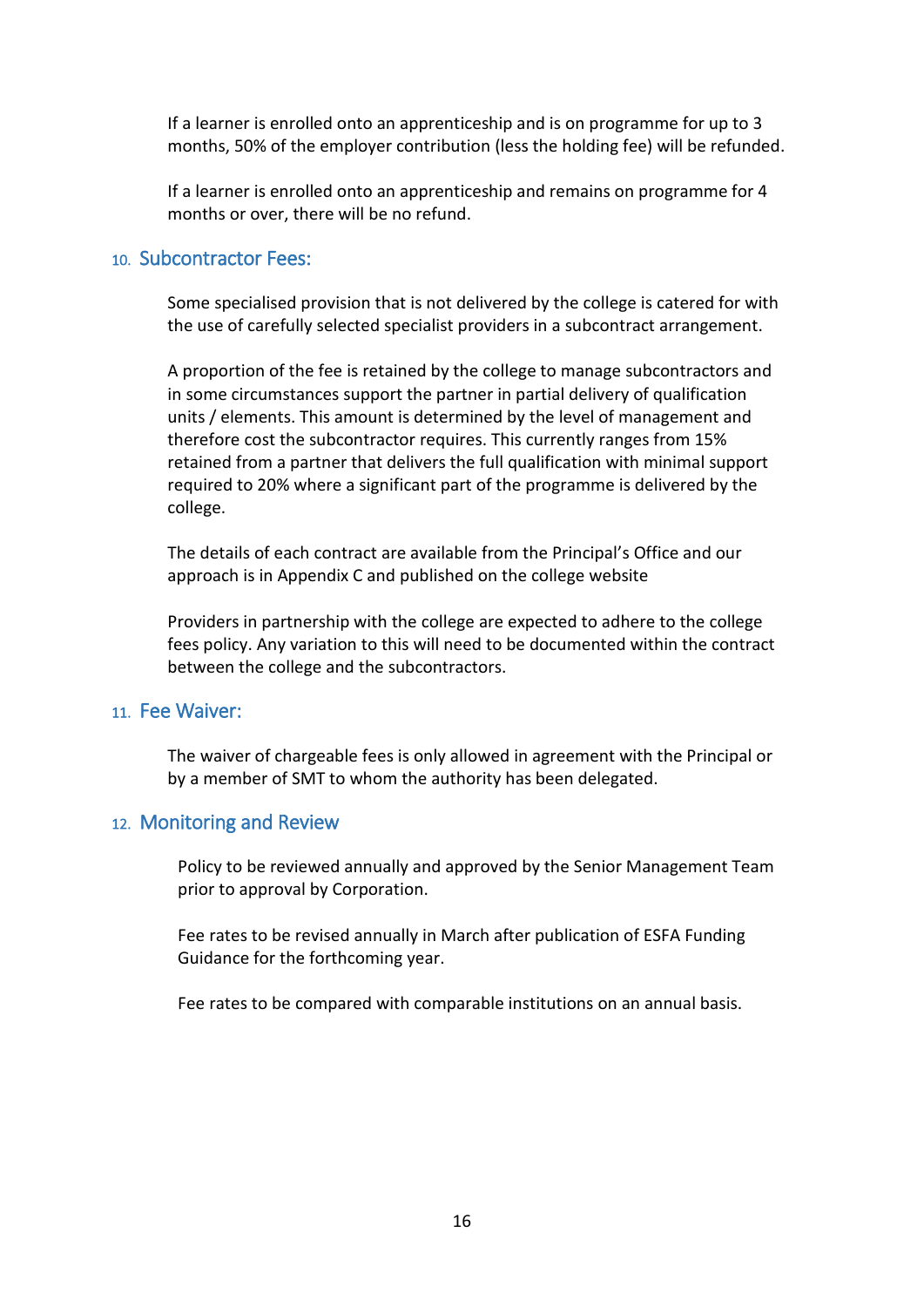# <span id="page-16-0"></span>Appendix A – Tuition fee bands

**The Isle of Wight College – Tuition Fee bands 2021/22 for qualifications and courses NOT featured in FALA based on a charge of £8.00 per guided learning hour**

| <b>GLH</b> | <b>Tuition Fee £</b> | <b>GLH</b> | <b>Tuition Fee £</b> |
|------------|----------------------|------------|----------------------|
| 10 to 19   | 80                   | 310 to 319 | 2480                 |
| 20 to 29   | 160                  | 320 to 329 | 2560                 |
| 30 to 39   | 240                  | 330 to 339 | 2640                 |
| 40 to 49   | 320                  | 340 to 349 | 2720                 |
| 50 to 59   | 400                  | 350 to 359 | 2800                 |
| 60 to 69   | 480                  | 360 to 369 | 2880                 |
| 70 to 79   | 560                  | 370 to 379 | 2960                 |
| 80 to 89   | 640                  | 380 to 389 | 3040                 |
| 90 to 99   | 720                  | 390 to 399 | 3120                 |
| 100 to 109 | 800                  | 400 to 409 | 3200                 |
| 110 to 119 | 880                  | 410 to 419 | 3280                 |
| 120 to 129 | 960                  | 420 to 429 | 3360                 |
| 130 to 139 | 1040                 | 430 to 439 | 3440                 |
| 140 to 149 | 1120                 | 440 to 449 | 3520                 |
| 150 to 159 | 1200                 | 450 to 459 | 3600                 |
| 160 to 169 | 1280                 | 460 to 469 | 3680                 |
| 170 to 179 | 1360                 | 470 to 479 | 3760                 |
| 180 to 189 | 1440                 | 480 to 489 | 3840                 |
| 190 to 199 | 1520                 | 490 to 499 | 3920                 |
| 200 to 209 | 1600                 | 500 to 509 | 4000                 |
| 210 to 219 | 1680                 | 510 to 519 | 4080                 |
| 220 to 229 | 1760                 | 520 to 529 | 4160                 |
| 230 to 239 | 1840                 | 530 to 539 | 4240                 |
| 240 to 249 | 1920                 | 540 to 549 | 4320                 |
| 250 to 259 | 2000                 | 550 to 559 | 4400                 |
| 260 to 269 | 2080                 | 560 to 569 | 4480                 |
| 270 to 279 | 2160                 | 570 to 579 | 4560                 |
| 280 to 289 | 2240                 | 580 to 589 | 4640                 |
| 290 to 299 | 2320                 | 590 to 599 | 4720                 |
| 300 to 309 | 2400                 | 600 to 609 | 4800                 |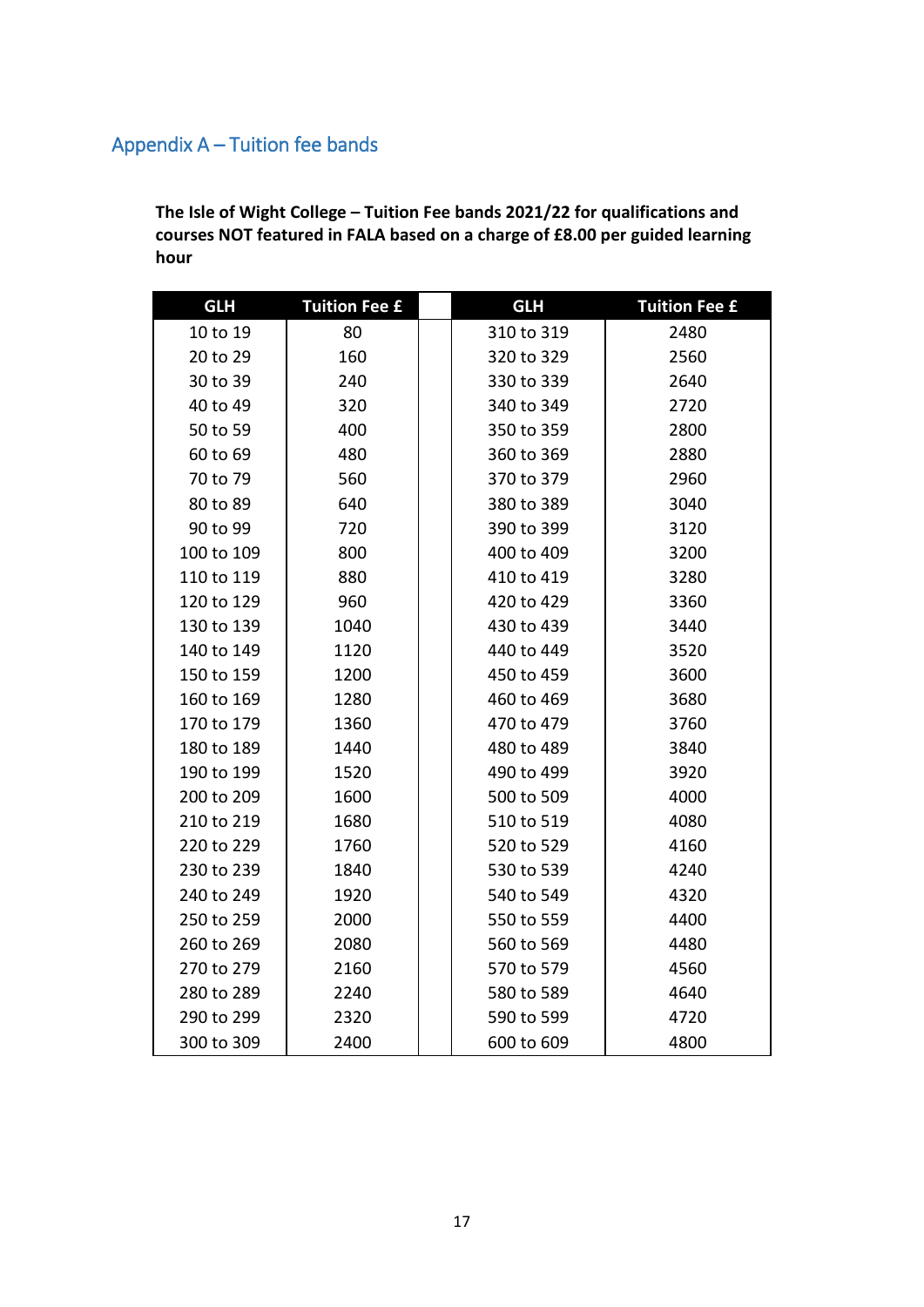**ESFA Adult Education Budget Funding Contributions** 2021/22 **Age is based on start date, NOT on 31 August** 

| <b>Provision</b>                                                                                                                                                                           | $19-23$                                                      | 24+ Unemployed         | 24+ Other              |
|--------------------------------------------------------------------------------------------------------------------------------------------------------------------------------------------|--------------------------------------------------------------|------------------------|------------------------|
| English and maths, up to and including level 2 where no<br>GCSE grade 4/C or higher has been attained previously*<br>(must be a qualification with English and maths legal<br>entitlement) | <b>Fully funded</b>                                          | <b>Fully funded</b>    | <b>Fully funded</b>    |
| Essential Digital Skills up to and including Level 1 for<br>those who have digital skills assessed at below Level 1<br>(must be delivered as part of the Digital legal<br>entitlement)     | <b>Fully funded</b>                                          | <b>Fully funded</b>    | <b>Fully funded</b>    |
| Learning at entry or Level 1 to progress to a first full<br>level 2 (learner without full level 2 or above)                                                                                | Fully funded $\wedge$ (up to lvl 1)                          | <b>Fully funded</b>    | Co-funded +            |
| First full Level 2 *<br>(must be a qualification with legal entitlement)                                                                                                                   | <b>Fully funded (if FFL2)</b>                                | <b>Fully funded</b>    | $Co$ -funded +         |
| Learning aims up to and including level 2<br>(learner has already achieved a first full level 2 or<br>above)                                                                               | <b>Fully funded</b><br>(unemployed)<br>Co-funded +           | <b>Fully funded</b>    | Co-funded +            |
| Learning aims up to and including level 2<br>(learner has not achieved a first full level 2, or above)                                                                                     | N/A                                                          | <b>Fully funded</b>    | Co-funded +            |
| First full Level 3 (must be a qualification with legal<br>entitlement) *                                                                                                                   | <b>Fully funded (inc. Learning</b><br>in the workplace)      | N/A                    | N/A                    |
| Level 3 adult offer (learners without first full level 3 or<br>above must be part of adult offer list)                                                                                     | <b>Fully funded</b>                                          | <b>Fully funded</b>    | <b>Fully funded**</b>  |
| Level 3                                                                                                                                                                                    | Loan-funded (has FFL3)                                       | Loan-funded (has FFL3) | Loan-funded (has FFL3) |
| Traineeship#                                                                                                                                                                               | <b>Fully funded (including</b><br>eligible 16 -24-year olds) | N/A                    | N/A                    |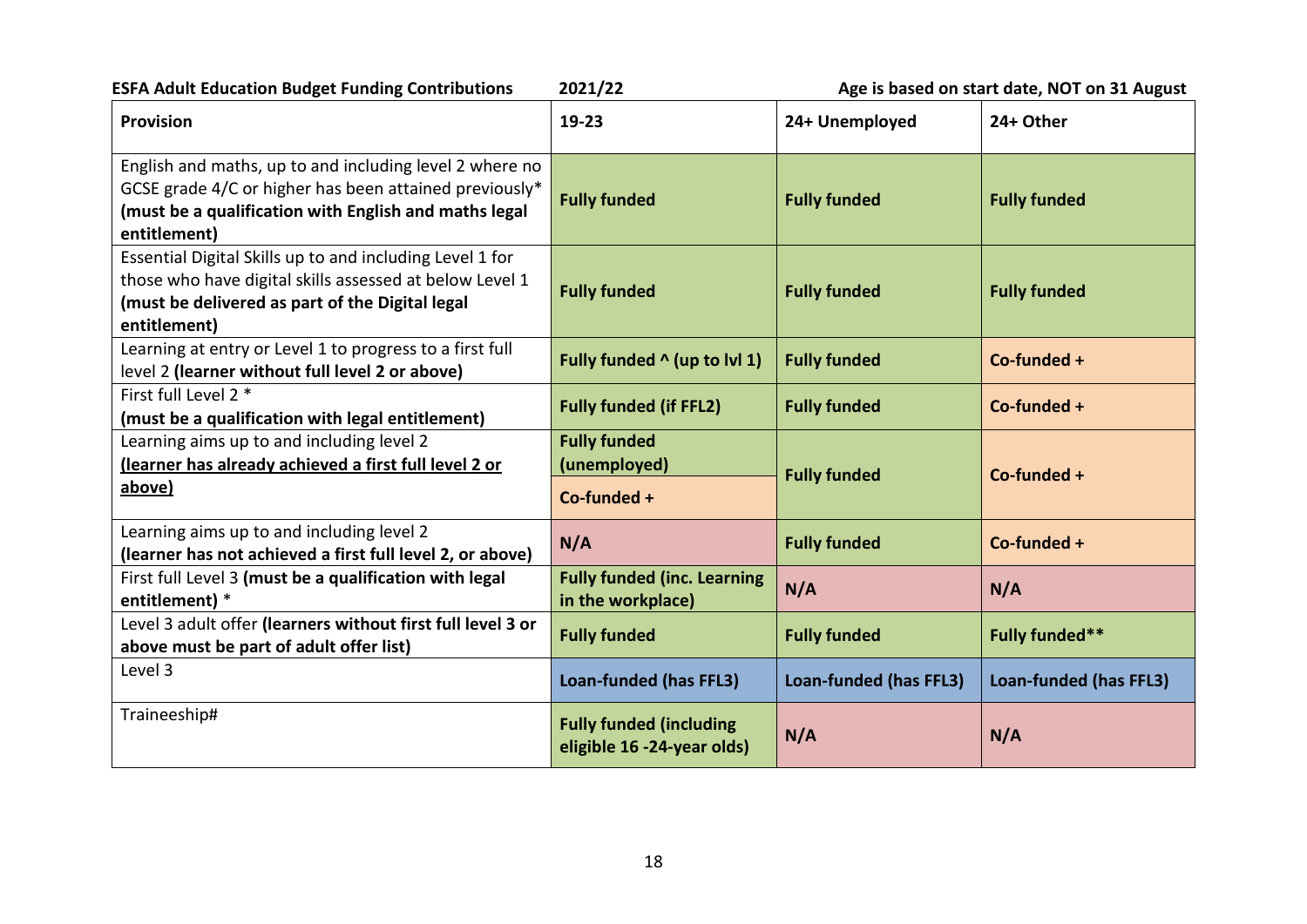| ESOL learning up to and including level 2 | <b>Fully funded</b><br>(unemployed) |                     |             |
|-------------------------------------------|-------------------------------------|---------------------|-------------|
|                                           | $Co$ -funded +                      | <b>Fully funded</b> | Co-funded + |

**\*** Checks FALA for valid entitlement category: Legal Entitlement-English and Maths, Legal Entitlement-Level 2, Legal Entitlement at Level 3

**+** Low Wage flexibility may apply (evidence seen of annual gross salary less than £17,374.50 – ILR code with LDM 363)

**^** Checks FALA as qualification is only eligible at entry 3 or level 1 from local flexibility.

\*\*Excludes funding for learning in the workplace

# If a qualification is being offered as part of the flexible element of Traineeship, funding for this must be considered dependent on age and level.

# **Definition of Unemployed**

For funding purposes, a learner is defined as unemployed if **one or more** of the following apply:

- 1. They receive **Jobseeker's Allowance** (JSA), including those receiving National Insurance credits only
- 2. They receive **Employment and Support Allowance** (ESA)
- 3. They receive **Universal Credit and their earned income from employment (disregarding benefits) is less than £345 a month** (learner is sole adult in their benefit claim) or £552 a month (learner has a joint benefit claim with their partner)
- 4. They are **released on temporary licence** (RoTL) and studying outside a prison environment and not funded through the Offenders' Learning and Skills Service (OLASS)
- 5. Providers may also use their discretion to fund other learners if **all** of the following apply:
	- i. The learner receives **other state benefits** (not listed above) **and** their earned income from employment (disregarding benefits) is less than £345 a month (learner is sole adult in their benefit claim) or £552 a month (learner has a joint benefit claim with their partner)
	- ii. The learner wants to be employed or progress to more sustainable employment and you are satisfied that the learning is directly relevant to their employment prospects and the local labour market needs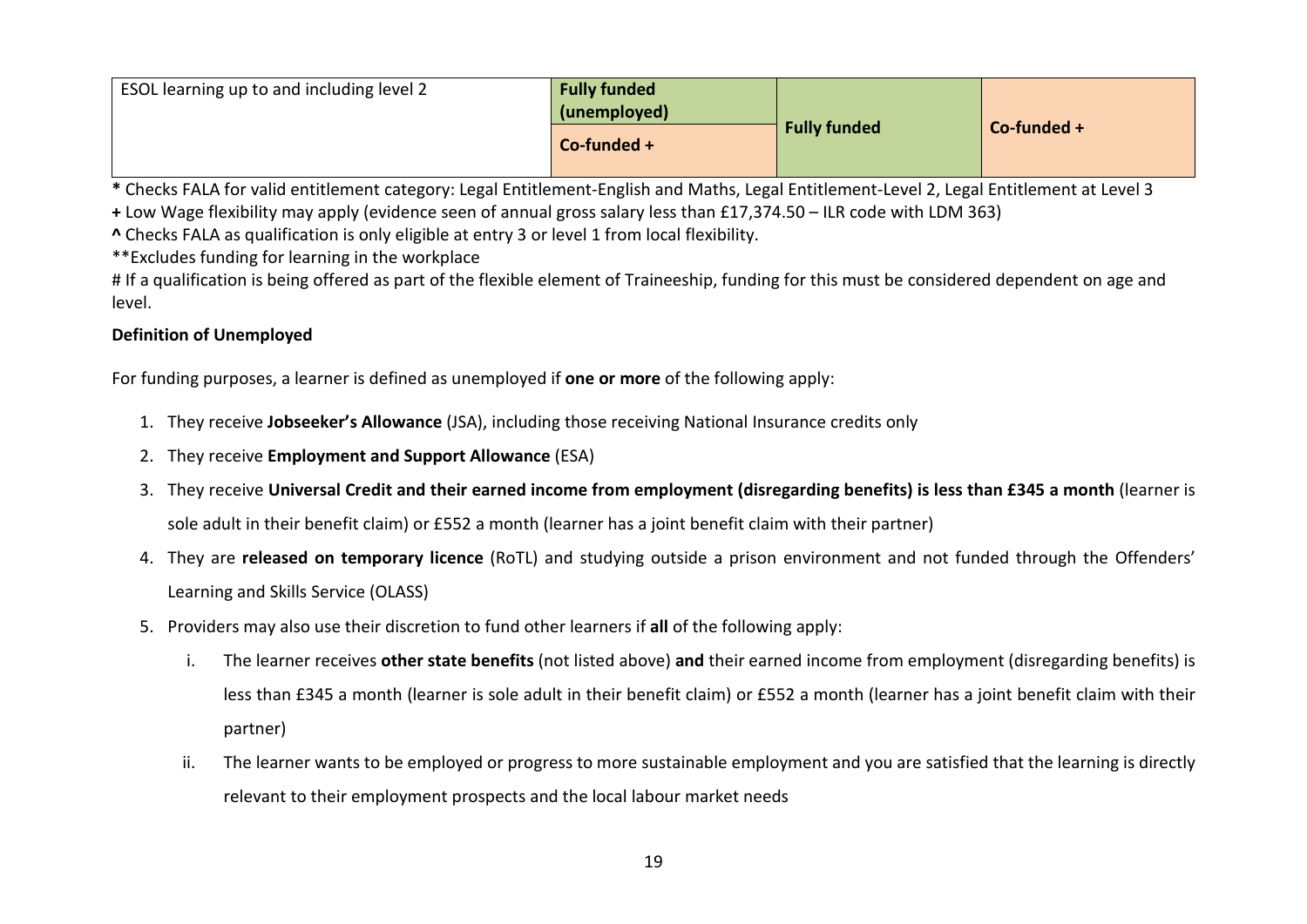# **Learners in receipt of low wage**

You may fully fund learners, who are employed and would normally be co-funded. You must be satisfied the learner meets both of the following:

- 1. eligible for co-funding
- 2. earns less than £17,374.50 annual gross salary

You must have seen evidence of the learner's gross annual wages in these circumstances. This could be a Universal Credit statement or a wage slip within 3 months of the learner's start date, or a current employment contract which states gross monthly/ annual wages. Please note this is not an exhaustive list, but must support the decision to award full funding to an individual who would normally be eligible for co-funding – noting the document that you have reviewed.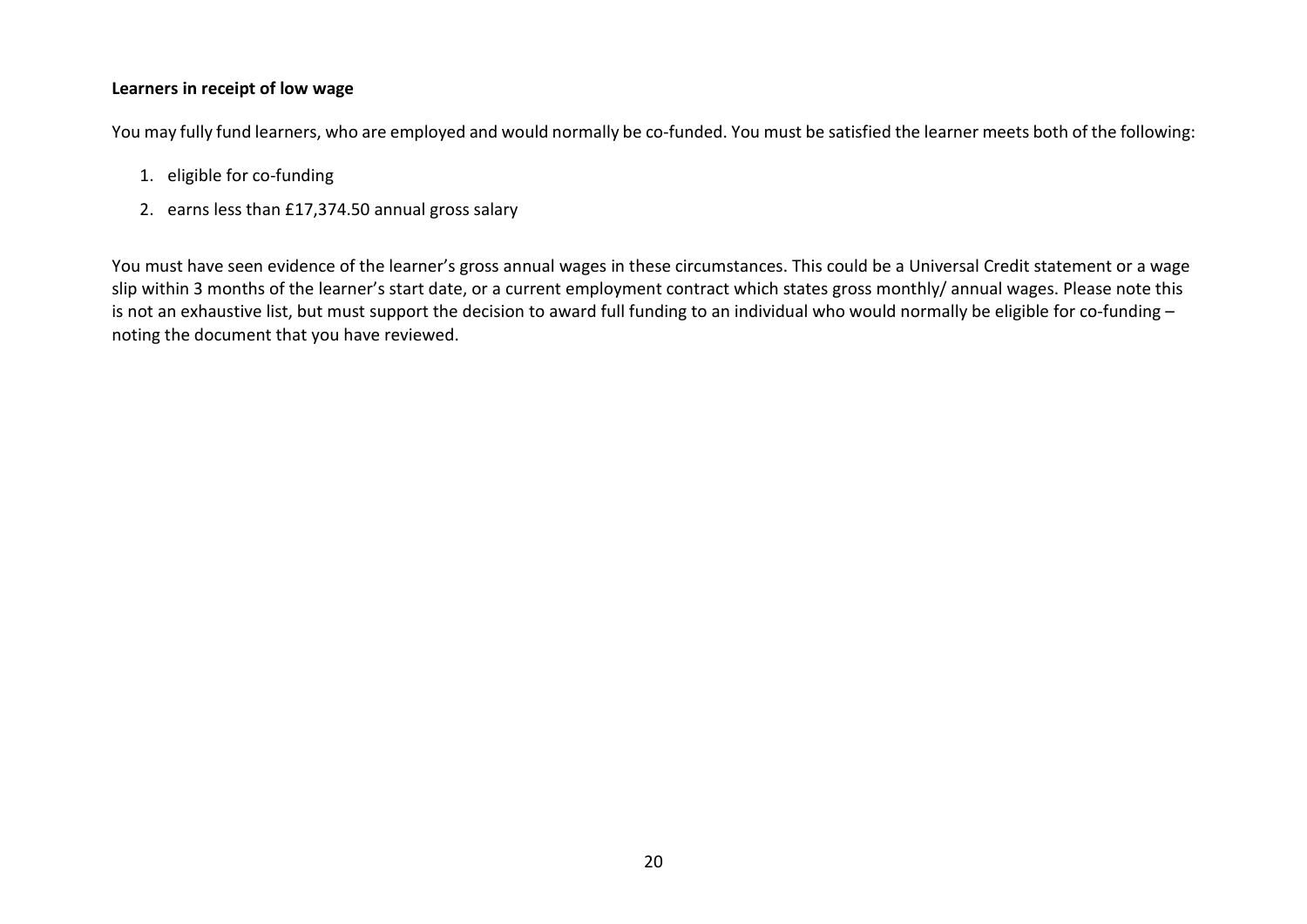# <span id="page-20-0"></span>Appendix B – Fee remission policy/discounts for new starts

# **THE ISLE OF WIGHT COLLEGE**

**– Fee Remission Policy/Discounts for new starts in 2021/22 <sup>1</sup>**

| <b>ESFA Remission</b>                                                                                                                                                                                                                                                                                                               | Discount % of Tuition &<br><b>Exam Fees</b> |
|-------------------------------------------------------------------------------------------------------------------------------------------------------------------------------------------------------------------------------------------------------------------------------------------------------------------------------------|---------------------------------------------|
| Learners aged 16 - 18 - full-time and part-time (Inc.<br>workplace NVQs, supported internships and traineeships) <sup>2</sup>                                                                                                                                                                                                       | 100%                                        |
| Learners aged 16 - 25 who have an Education, Health and<br>Care Plan (EHCP)) and are under 25 as at Aug 31 2021                                                                                                                                                                                                                     | 100%                                        |
| All ages - Maths & English GCSE/Functional Skills/Basic<br>Skills (eligible qualifications up to Level 2, designated as<br>stepping stone qualifications nationally) who have not<br>attained GCSE grade $4 - 9$ or $A^* - C$                                                                                                       | 100%                                        |
| ESOL qualifications up to and including Level 2 for learners<br>defined as unemployed (see Appendix A)                                                                                                                                                                                                                              | 100%                                        |
| Traineeships for learners aged 19-24 (19 as at Aug 31, 24<br>or under on the start date of their programme) <sup>2</sup> .                                                                                                                                                                                                          | 100%                                        |
| Learners aged $19 - 23$ or 24+ on their first day of learning,<br>defined as unemployed, undertaking entry or Level 1<br>under local flexibility <sup>3</sup> who do not have a first full Level 2<br>under legal entitlement <sup>4</sup> and are planning to progress onto<br>a full Level 2 qualification with legal entitlement | 100%                                        |
| Learners aged 19 to 23 on their first day of a Level 2<br>qualification with legal entitlement <sup>4</sup> , who do not already<br>have a first full Level 2 qualification                                                                                                                                                         | 100%                                        |
| Learners aged 19 to 23 on their first day of a Level 3<br>qualification with legal entitlement <sup>4</sup> , who do not already<br>have a first Level 3 (Adults aged 19 or over on 31 <sup>st</sup> August<br>to age 23 or under on the start date of their course) <sup>1</sup>                                                   | 100%                                        |
| Learners aged 19 and over without a full level 3 accessing<br>qualifications from the Level 3 Adult Offer qualifications<br>list                                                                                                                                                                                                    | 100%                                        |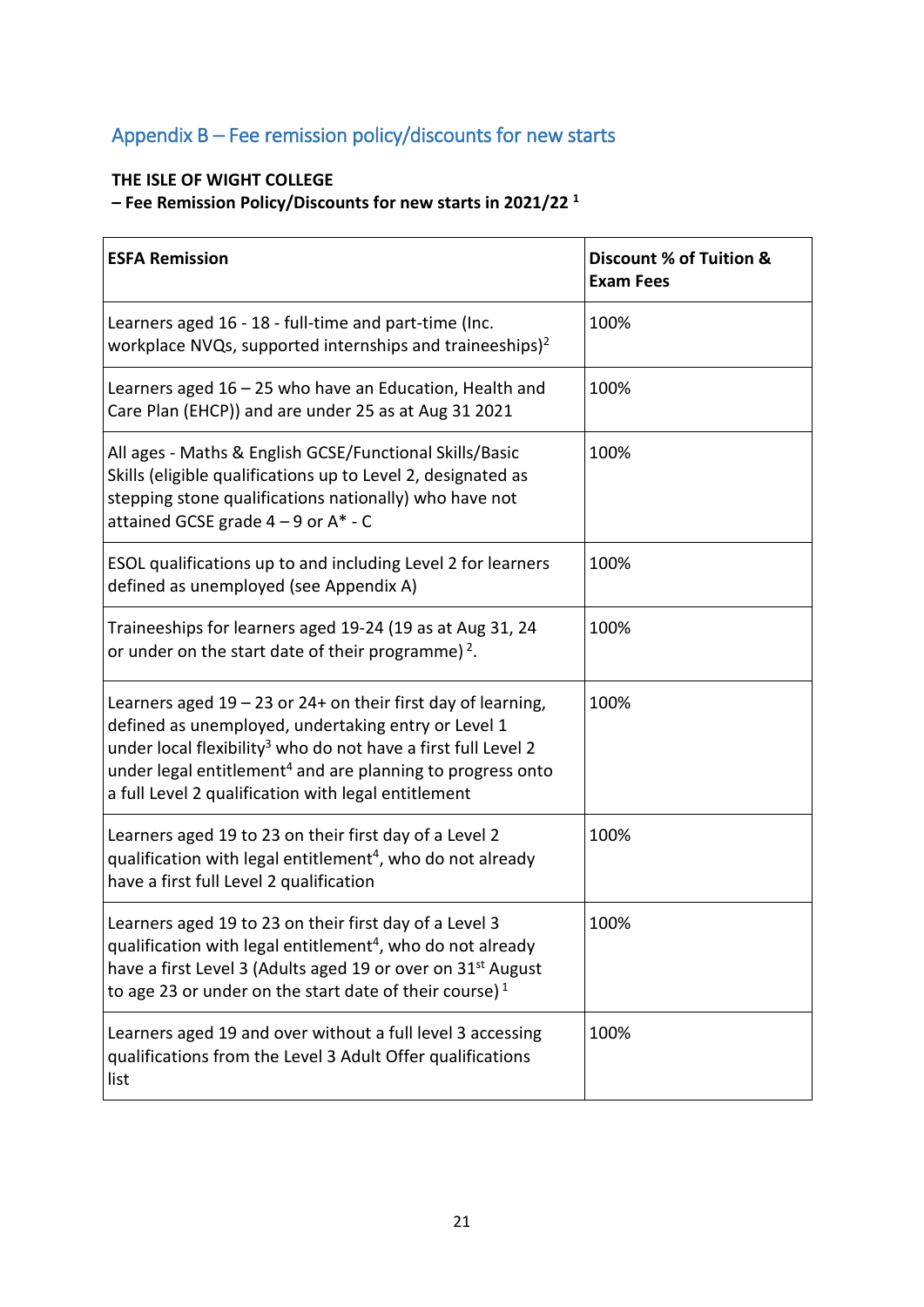| Offenders in custody who are released on temporary<br>licence following learning outside the prison environment<br>that isn't funded through OLASS (see criteria for Level 3+<br>provision) <sup>1</sup>                                                                                                                                                    | 100% |
|-------------------------------------------------------------------------------------------------------------------------------------------------------------------------------------------------------------------------------------------------------------------------------------------------------------------------------------------------------------|------|
| Digital entitlement for those aged 19 or over, including<br>those employed, assessed at below Level 1, as part of their<br>legal entitlement on the day they start an Essential Digital<br>Skills qualification (EDSQ up to and including Level 1.                                                                                                          | 100% |
| Digital entitlement for those aged 19 or over, including<br>those on a pre-entry level personalised learning<br>programme with learning difficulties or disabilities, to<br>undertake non-regulated learning where assessment has<br>identified that they cannot undertake an Essential Digital<br>Skills qualification (EDSQ up to and including Level 1). | 100% |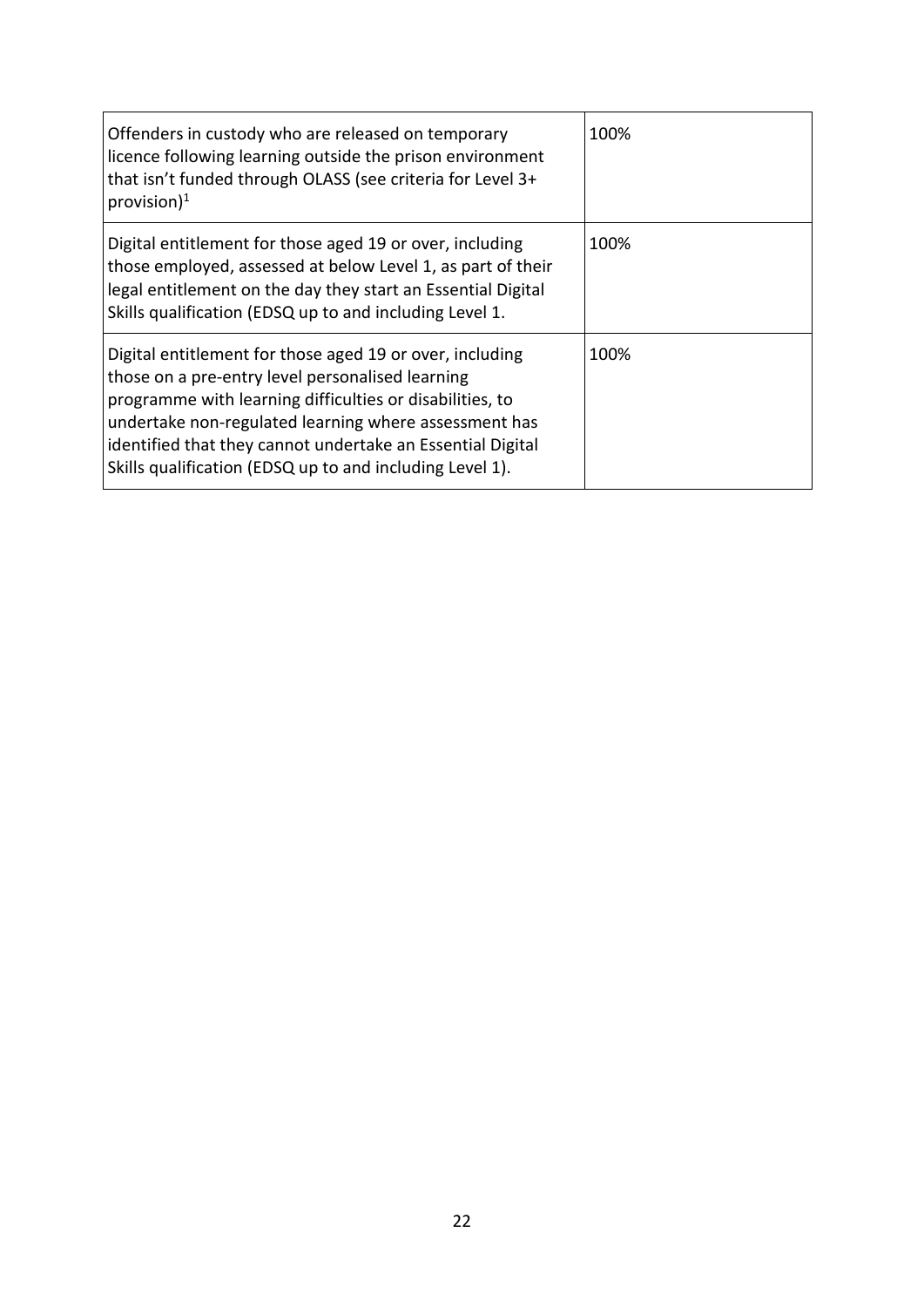| Individuals and their family members who fit one of the<br>discount categories and have relevant proof of leave to<br>enter or remain:<br>Refugee status<br>$\bullet$<br>Discretionary leave to enter or remain<br>$\bullet$<br>Indefinite leave to enter or remain<br>$\bullet$<br><b>Humanitarian Protection</b><br>$\bullet$<br>Leave outside the rules<br>$\bullet$<br>Husband, wife, civil partner or child of any of the<br>above<br>Section 67 of the Immigration Act 2016 leave<br>Calais Leave to remain<br>$\bullet$<br>Asylum seekers<br>٠<br>who have legally been in the UK pending<br>consideration of their claim by the Home Office<br>for longer than six months where no decision has<br>been made<br>who are receiving local authority support under<br>section 23C or section 23CA of the Children Act<br>1989 or Care Act 2014<br>Those refused asylum<br>who have appealed against a decision against<br>granting refugee status where no decision has<br>been made within 6 months of lodging an appeal<br>who are granted support for themselves under<br>section 4 of the Immigration and Asylum Act<br>1999<br>who are receiving local authority support under<br>section 23C or section 23CA of the Children Act<br>1989 or Care Act 2014<br>Proof of status and leave to remain (biometric residence<br>permit, local authority confirmation and home office | 100%                         |
|------------------------------------------------------------------------------------------------------------------------------------------------------------------------------------------------------------------------------------------------------------------------------------------------------------------------------------------------------------------------------------------------------------------------------------------------------------------------------------------------------------------------------------------------------------------------------------------------------------------------------------------------------------------------------------------------------------------------------------------------------------------------------------------------------------------------------------------------------------------------------------------------------------------------------------------------------------------------------------------------------------------------------------------------------------------------------------------------------------------------------------------------------------------------------------------------------------------------------------------------------------------------------------------------------------------------------------------------------------------------------------------|------------------------------|
| letters) would need to be reviewed against criteria <sup>5</sup>                                                                                                                                                                                                                                                                                                                                                                                                                                                                                                                                                                                                                                                                                                                                                                                                                                                                                                                                                                                                                                                                                                                                                                                                                                                                                                                         |                              |
| Individuals aged 19 or over and defined as unemployed                                                                                                                                                                                                                                                                                                                                                                                                                                                                                                                                                                                                                                                                                                                                                                                                                                                                                                                                                                                                                                                                                                                                                                                                                                                                                                                                    | 100% funding on              |
| (see Appendix A) and in receipt of either Job Seekers                                                                                                                                                                                                                                                                                                                                                                                                                                                                                                                                                                                                                                                                                                                                                                                                                                                                                                                                                                                                                                                                                                                                                                                                                                                                                                                                    | qualifications up to and     |
| Allowance, Employment Support Allowance or Universal                                                                                                                                                                                                                                                                                                                                                                                                                                                                                                                                                                                                                                                                                                                                                                                                                                                                                                                                                                                                                                                                                                                                                                                                                                                                                                                                     | including Level 2 (where     |
| Credit                                                                                                                                                                                                                                                                                                                                                                                                                                                                                                                                                                                                                                                                                                                                                                                                                                                                                                                                                                                                                                                                                                                                                                                                                                                                                                                                                                                   | first full level 2 achieved) |
| Individuals aged 24 or over and defined as unemployed                                                                                                                                                                                                                                                                                                                                                                                                                                                                                                                                                                                                                                                                                                                                                                                                                                                                                                                                                                                                                                                                                                                                                                                                                                                                                                                                    | 100% funding on              |
| (see Appendix A) and in receipt of either Job Seekers                                                                                                                                                                                                                                                                                                                                                                                                                                                                                                                                                                                                                                                                                                                                                                                                                                                                                                                                                                                                                                                                                                                                                                                                                                                                                                                                    | qualifications up to and     |
| Allowance, Employment Support Allowance or Universal                                                                                                                                                                                                                                                                                                                                                                                                                                                                                                                                                                                                                                                                                                                                                                                                                                                                                                                                                                                                                                                                                                                                                                                                                                                                                                                                     | including Level 2            |
| Credit                                                                                                                                                                                                                                                                                                                                                                                                                                                                                                                                                                                                                                                                                                                                                                                                                                                                                                                                                                                                                                                                                                                                                                                                                                                                                                                                                                                   | (without first full level 2) |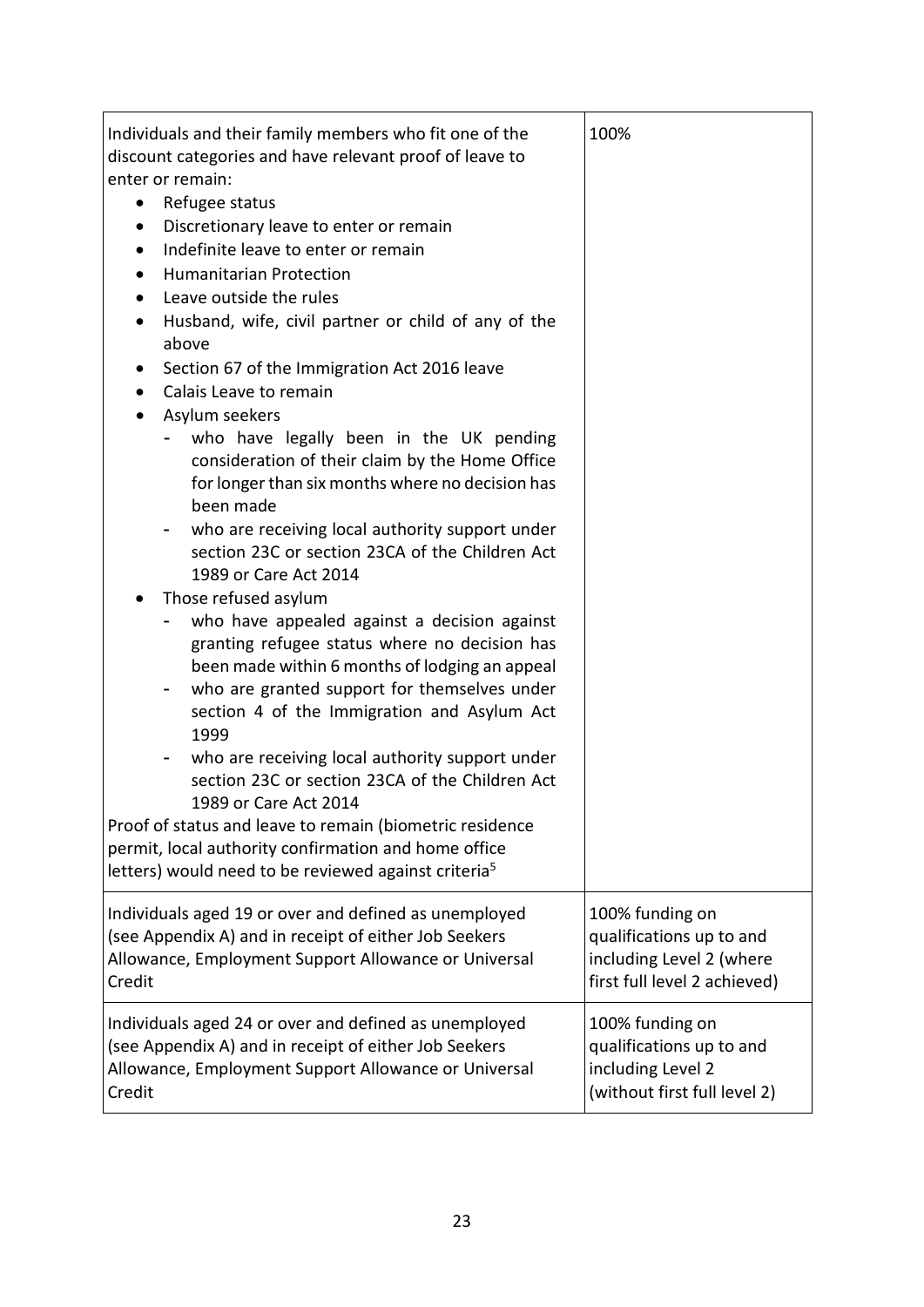| Provider discretion to allow individuals aged 19 or over on<br>their first day of learning who receive other state benefits<br>and meet income criteria (see Appendix A) to access non-<br>regulated aims, qualification units or other learning aims<br>available for Adult Skills funding that will help them to<br>enter employment and meet local labour market needs | 100% funding on<br>qualifications up to and<br>including Level 2 (where<br>first full level 2 achieved)                                     |
|---------------------------------------------------------------------------------------------------------------------------------------------------------------------------------------------------------------------------------------------------------------------------------------------------------------------------------------------------------------------------|---------------------------------------------------------------------------------------------------------------------------------------------|
| Learners aged 19 to 23 with a full level 2 on their first day of<br>learning, undertaking a qualification below Level 3 and<br>marked on the Learning Aims Reference system as available<br>for Adult Skills funding where employed and meeting low<br>wage criteria (see Appendix A) with appropriate evidence<br>supplied                                               | 100% funding on<br>qualifications up to and<br>including Level 2                                                                            |
| Learners aged 24 and over on their first day of learning,<br>undertaking a qualification below Level 3 and marked on the<br>Learning Aims Reference system as available for Adult Skills<br>funding where employed and meeting low wage criteria (see<br>Appendix A) with appropriate evidence supplied                                                                   | 100% funding on<br>qualifications up to and<br>including Level 2                                                                            |
| All learners aged over 19 on August 1 <sup>st</sup> or turning 19 on<br>August 31 <sup>st</sup> studying a second level 3 or at Level 4 and above<br>in Further Education (FE) and are in receipt of a government<br>loan via the Student Loans Company.                                                                                                                  | 0% discount<br>Maximum loan fee<br>applies unless otherwise<br>advertised (will be<br>claimed from<br>Government based on<br>participation) |
| Co-funded Provision - Tuition Fees based on 50% of FALA<br>base funding rate                                                                                                                                                                                                                                                                                              |                                                                                                                                             |
| ESOL qualifications up to and including Level 2 for learners<br>aged 19 or over on their first day of learning and in<br>employment                                                                                                                                                                                                                                       | 50%                                                                                                                                         |
| Learners (without first full level 2) aged 24 or over on their<br>first day of learning, not defined as unemployed,<br>undertaking entry or Level 1 under local flexibility <sup>3</sup> to<br>progress to Level 2 with legal entitlement                                                                                                                                 | 50%                                                                                                                                         |
| Learners aged 24 or over on their first day of learning, not<br>defined as unemployed or low wage, undertaking Level 2                                                                                                                                                                                                                                                    | 50%                                                                                                                                         |
| Learners aged $19 - 23$ with a full level 2 on their first day of<br>learning, not defined as unemployed or low wage,<br>undertaking Level 2                                                                                                                                                                                                                              | 50%                                                                                                                                         |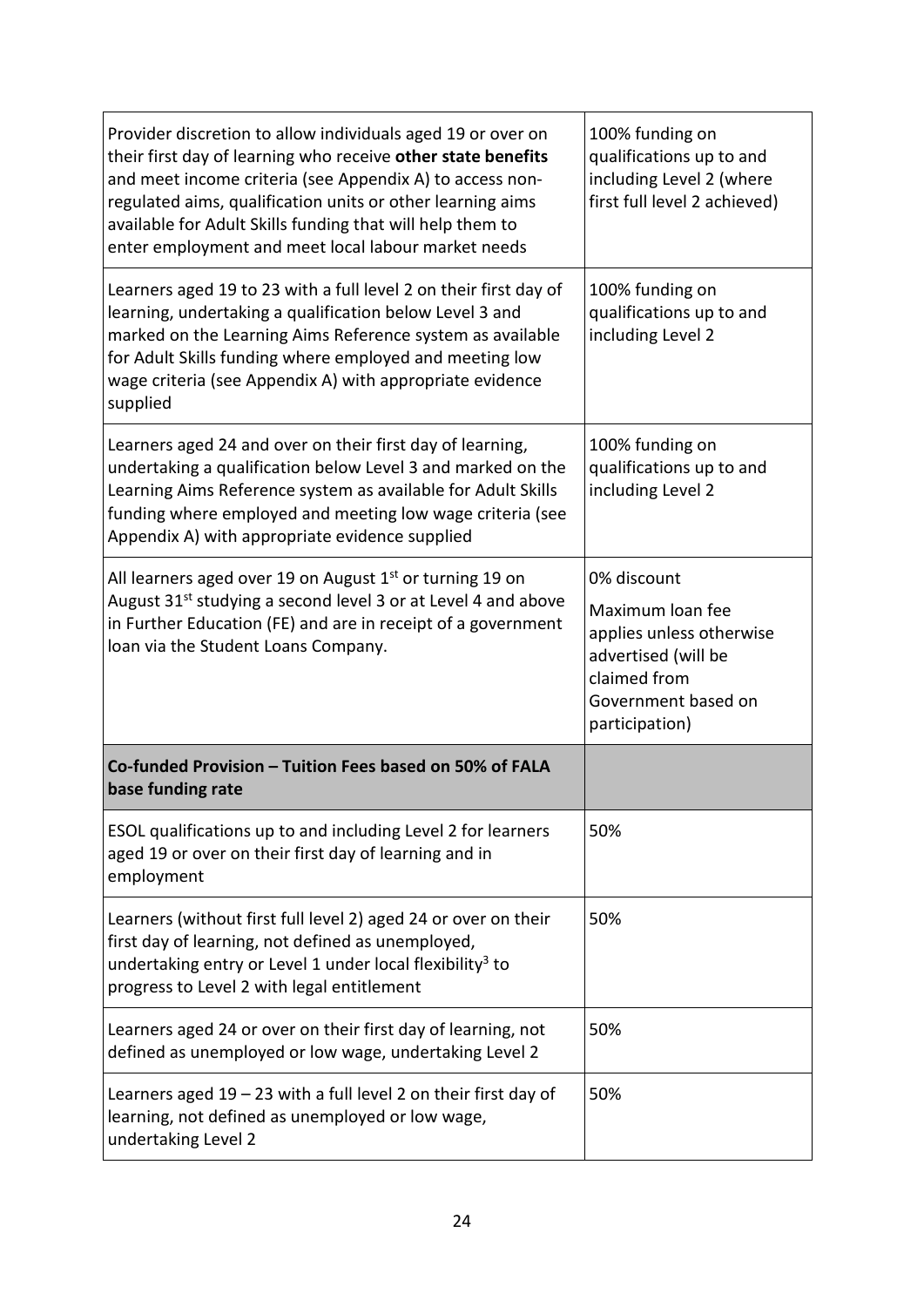| Learners aged $19 - 23$ on first day of learning on a Level 2<br>qualification which does not have Level 2 entitlement and<br>the learner does not possess a first full Level 2 or above. | 0%                                                                                                      |
|-------------------------------------------------------------------------------------------------------------------------------------------------------------------------------------------|---------------------------------------------------------------------------------------------------------|
| <b>Other provision</b>                                                                                                                                                                    |                                                                                                         |
| All learners at the start of an apprenticeship.                                                                                                                                           | Employer negotiated<br>rates apply subject to<br>criteria - please refer to<br>point 6.3 of this policy |
| Staff Training as agreed by HRD and approved with an SD1                                                                                                                                  | 100% - Please refer to<br>point 6.7 of this policy<br>and related HRD policy                            |
| Staff infill (staff are eligible to join a course only after last<br>enrolment session if spaces are available, no waiting list)                                                          | Published exams fees<br>may be charged.                                                                 |
| Full cost courses/Adult Education – tailored to specific<br>industry needs or community learning requirements                                                                             | 0% unless otherwise<br>advertised                                                                       |

**Note 1:** Fee waivers are valid for the duration of the qualification(s). Please note that the waivers are subject to change based on Government Policies and residency criteria, participants must have been resident in the UK, EU or EEA (holding the necessary EU Settlement Scheme documentation) for the last 3 years and for Adult Education Budget funding not a permanent resident in a devolved authority.

**Note 2:** A supported internship is a study programme specifically aimed at young people aged 16 to 24 who have an EHC plan, who want to move into employment and need extra support to do so. It is subject to the same funding rules as other  $16 - 18$  study programmes. A Traineeship is a skills development programme of up to a year open to learners 16-24 year olds who are unemployed and offers the opportunity of a work placement alongside the attainment of employability, maths, English and digital skills. A flexible vocational element is can also be undertaken. Eligibility for full funding for the flexible element of the course is subject to the students age and prior attainment. For definition of unemployed see Appendix A.

**Note 3:** Local Flexibility is an eligible category giving providers discretion to meet local labour market needs if the qualification code is defined on the ESFA's 'Find a learning aim'(FALA) as available on the start date of learning

**Note 4**: Legal entitlement is an eligible category if the qualification code is defined on the ESFA's 'Find a learning aim' (FALA) as available for the start date of learning

**Note 5:** Learners claiming asylum or leave to remain will be subject to a residency check and may not be required to meet the 3-year residency criteria, subject to review of learner documentation and based on Government Policy at the time of enrolment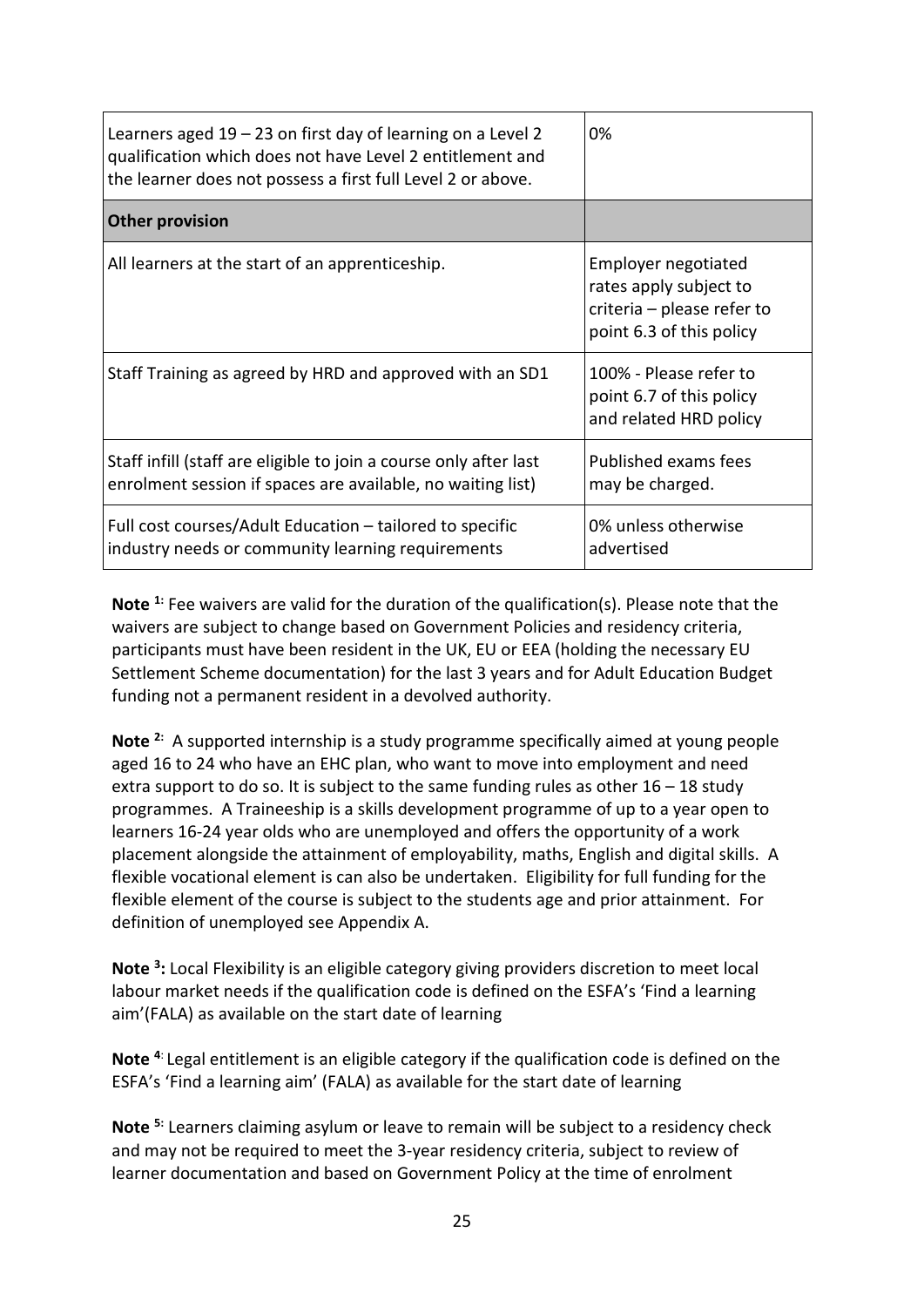# <span id="page-25-0"></span>Appendix C – Subcontracting

# **Supply-chain fees and charges applicable to subcontractors**

# **Introduction**

This policy covers details of the rationale, fees and charges applicable to subcontractors and set by The Isle of Wight College for 2021/22.

## **Scope**

In line with the Subcontracting rules for ESFA funded post 16 provision and Apprenticeship Subcontracting, this policy applies to all courses offered by subcontractors.

Following consultation, the ESFA have set out a series of reforms to strengthen oversight of subcontracted provision. The ESFA have been clear that reforms will seek to reduce subcontracting levels to no more than 25% of funding in any given funding stream in 22/23, unless an exemption is agreed. In accordance with the reforms, The Isle of Wight College will review each subcontract annually, to determine if the educational rationale remains relevant. An exemption case will be submitted to the ESFA where subcontracted provision is deemed appropriate but will account for more than 25% of funding in any given funding stream.

The Isle of Wight College acknowledges that it holds full accountability for the delivery of the contract and this cannot be assigned to subcontractors. Both the Isle of Wight College and its subcontractors refer to the ESFA documents and any future updates in all matters regarding the delivery of the contract.

Roles and responsibilities for The Isle of Wight College and the subcontractors are clearly defined from the outset of the partnership. All subcontractors are required to agree and sign a contract for the provision of training services with The Isle of Wight College.

The college acknowledges adherence to the requirement to appoint external auditors to report on subcontracting processes and controls where a subcontract is valued at £100,000 or more in a funding year. The outcome of external audit and any action plans will be shared with the ESFA annually.

The college reports subcontract arrangements to ESFA as part of a Subcontract Declaration which is completed at least twice a year or if subcontracting arrangements change during a year, in according with ESFA subcontracting guidelines.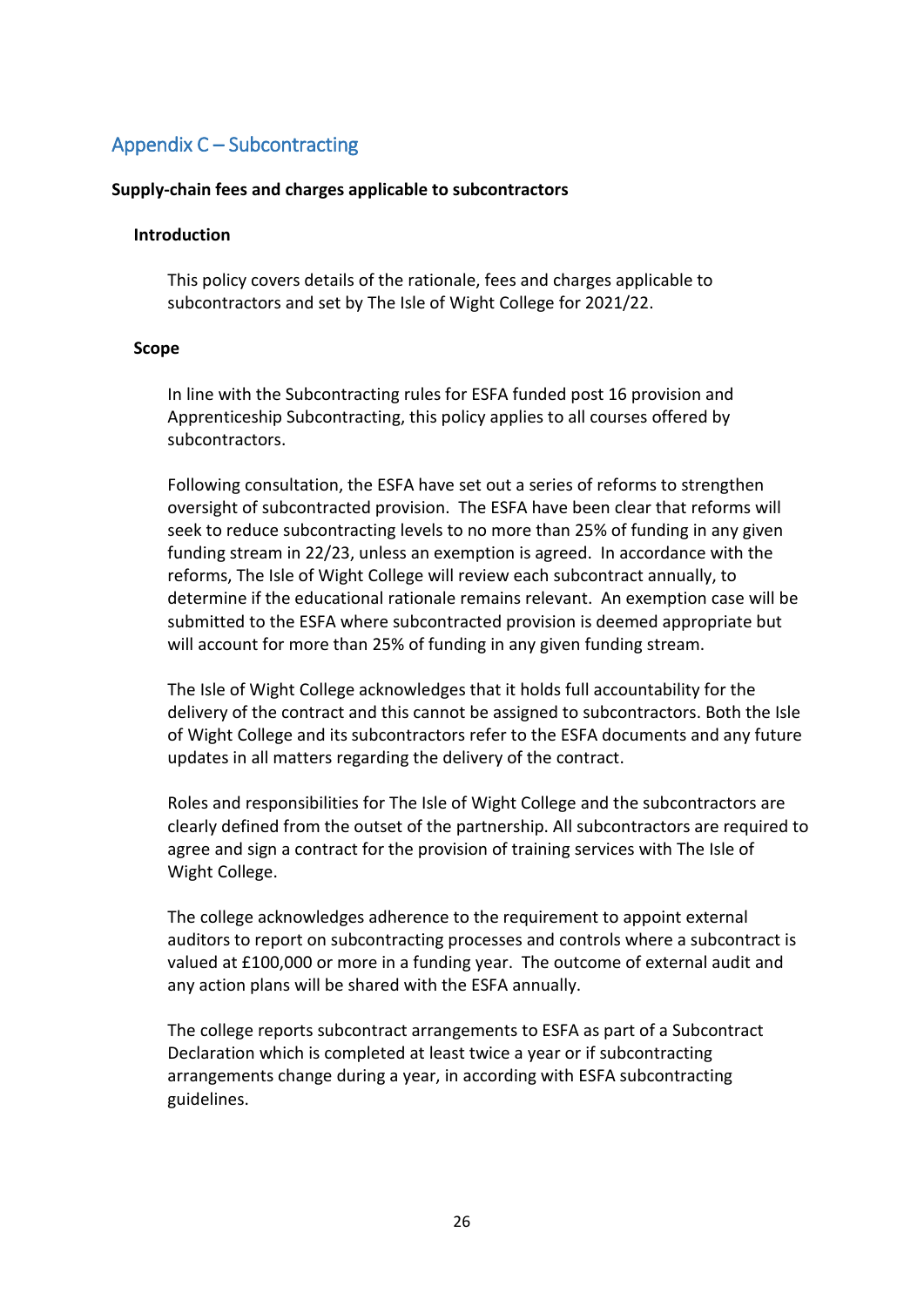## **Responsibility for Implementation**

The Corporation is required to agree the fees policy and sub-contract arrangements for The Isle of Wight College as part of its responsibilities for The College's educational character. The Assistant Principal for Resources and Finance is responsible for providing adequate advice as the basis for the setting of fees, course costing and other related issues. The Assistant Principal for Quality and Improvement is responsible for providing adequate advice on the rationale for subcontracting arrangements. This policy and subcontracting rationale will be signed off annually by the Corporation and will be published on the college website by 31October each year.

## **Policy Objectives**

## **Our reasoning for subcontracting**

The Isle of Wight College subcontracts for one or more of the following reasons:

- To capacity build
- To engage with new markets
- To ensure revenue/margin protection
- To ensure greater cost efficiency
- To maintain the delivery of niche provision

The key principles of selecting a new subcontracting partner are whether they:

- Fit with the strategic objectives of the College
- Bring positive local community benefits/widening participation (attracting learners who would not normally go to a FE college)
- Add value to the work the College does
- Complement but not compete with the existing product portfolio of the College
- Are aligned to key sectors that the College or Government has prioritised
- Have a track record of high achievement and/or progression rates
- Are willing to engage in a mutually supportive relationship built on trust and respect
- Have reputation and standing in the sector/market

In carrying out due diligence the College will ensure that it complies with current procurement regulations such as Public Contracts Regulations 2015.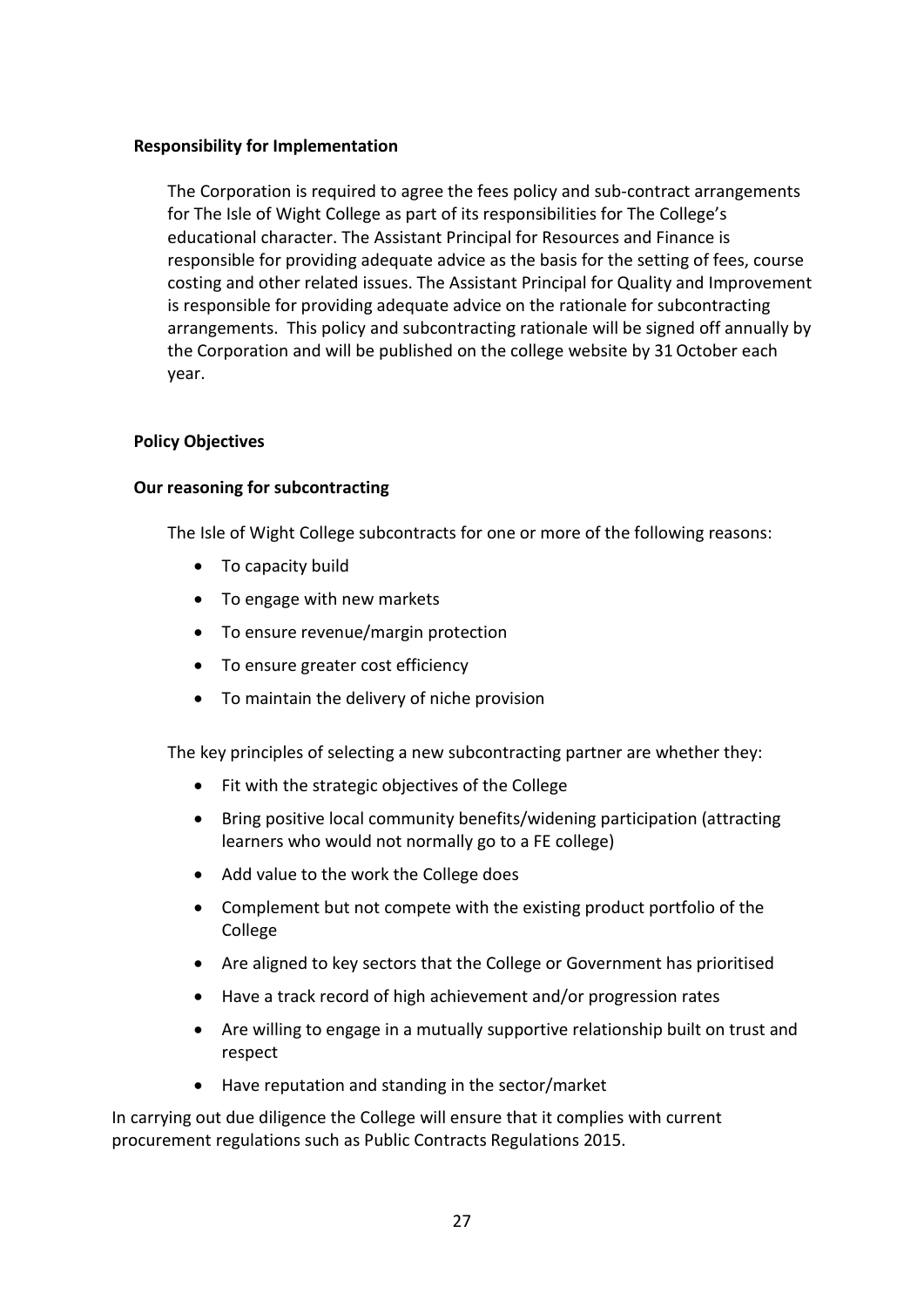# **The policy's contribution to improving our and our subcontractor's quality of teaching and learning**

This policy ensures that there is openness and transparency in the fees and charges relating to subcontractors, so that when entering into a subcontracting relationship the potential partner is aware of the support services provided within the management fee. This allows the subcontractor to work with the College to improve the quality of teaching and learning.

Specific measures The College implements to ensure improving quality of teaching and learning include having sight of any quality assurance documentation, internal and external, and related action plans; lesson observations with course tutors and assessors; quality assurance monitoring visits to check course files, schemes of work etc.

# **The typical percentage range of fees retained to manage subcontractors, and how this range is calculated**

The Isle of Wight College normally charges subcontractors a management fee for a standard subcontracting agreement.

The level of support required for each subcontractor will determine the percentage management fee but will generally not exceed 20%.

The fee is calculated to cover day-to-day management of subcontracted delivery, monitoring of learner progress, collecting and updating due diligence, ensuring audit compliance, dealing with partner queries, coordinating self-assessment processes, quality and compliance monitoring, as well as other similar services as needed. The fee also includes administration support to process the data, ILR management, Middle and Senior Management support (working with national agencies, funding bodies, advice relating to policies, ESFA guidance, etc.), and management of funding and finances (preparation and processing of payments).

# **The reason for any differences in fees charged for or support provided to different subcontractors**

The management fee is increased if:

- The risk rating on a particular subcontractor is 'medium' or 'high' as a result of a College Risk Assessment.
- If additional/exceptional services are provided to the subcontractor, there will be a separate fee agreed to be charged above the core management fee based on usage (such as internal verification, etc.).